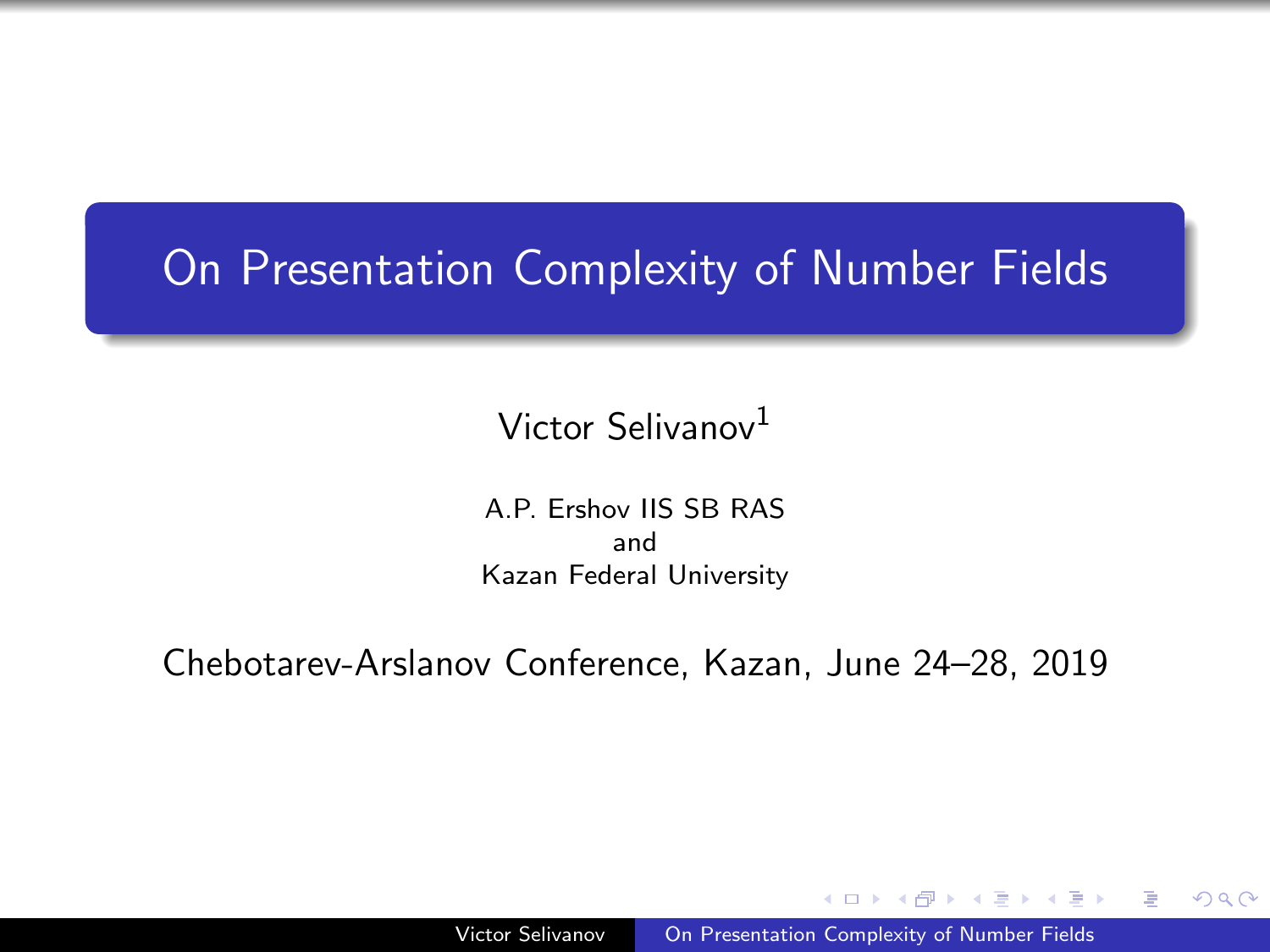- 1. Introduction
- 2. Algorithmic problems in field theory.
- 3. Computably presentable fields of computable reals.
- 4. Applications to computability of PDE-solving.
- 5. Polynomial presentations of the field of algebraic reals.
- 6. Applications to complexity of PDE-solving.
- 7. Concluding remarks.

 $\Omega$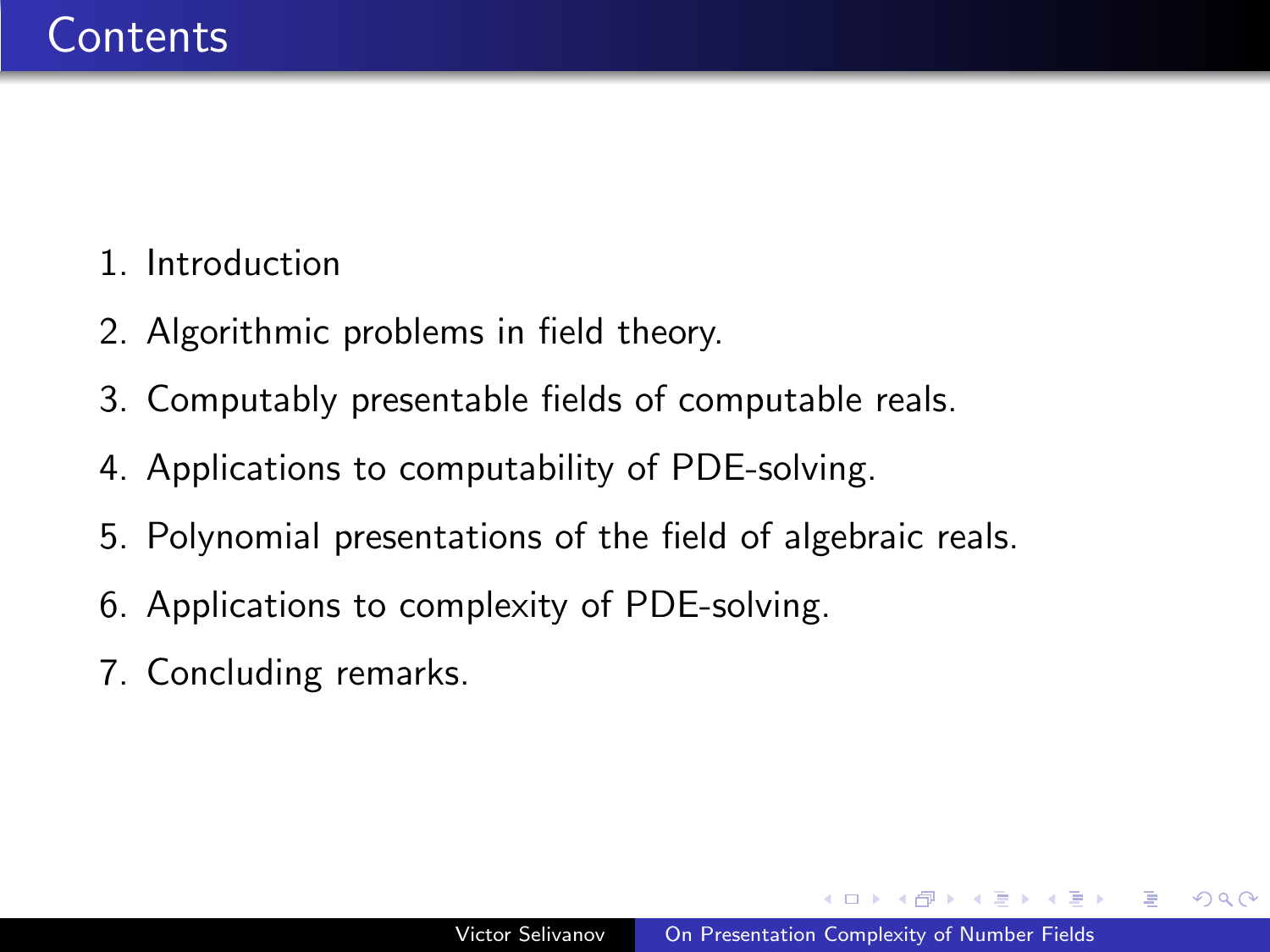The algorithms used in mathematics-oriented software can be divided into two big classes: symbolic algorithms which aim to find precise solutions, and approximate algorithms which aim to find "good enough" approximations to precise solutions. The symbolic algorithms are implemented e.g. in computer algebra systems or SMT-solvers while the approximate algorithms - in numerical analysis packages.

The both classes of algorithms are widely used in applications and in mathematical research. The symbolic algorithms correspond well to computations on discrete structures (with mathematical foundations in the classical computability and complexity theory) while the approximate algorithms - to computations on continuous structures (with mathematical foundations in the field of computability and complexity in analysis evolving under the slogan "Exact real computation").

 $A \oplus A \times A \oplus A \times A \oplus A$ 

 $QQ$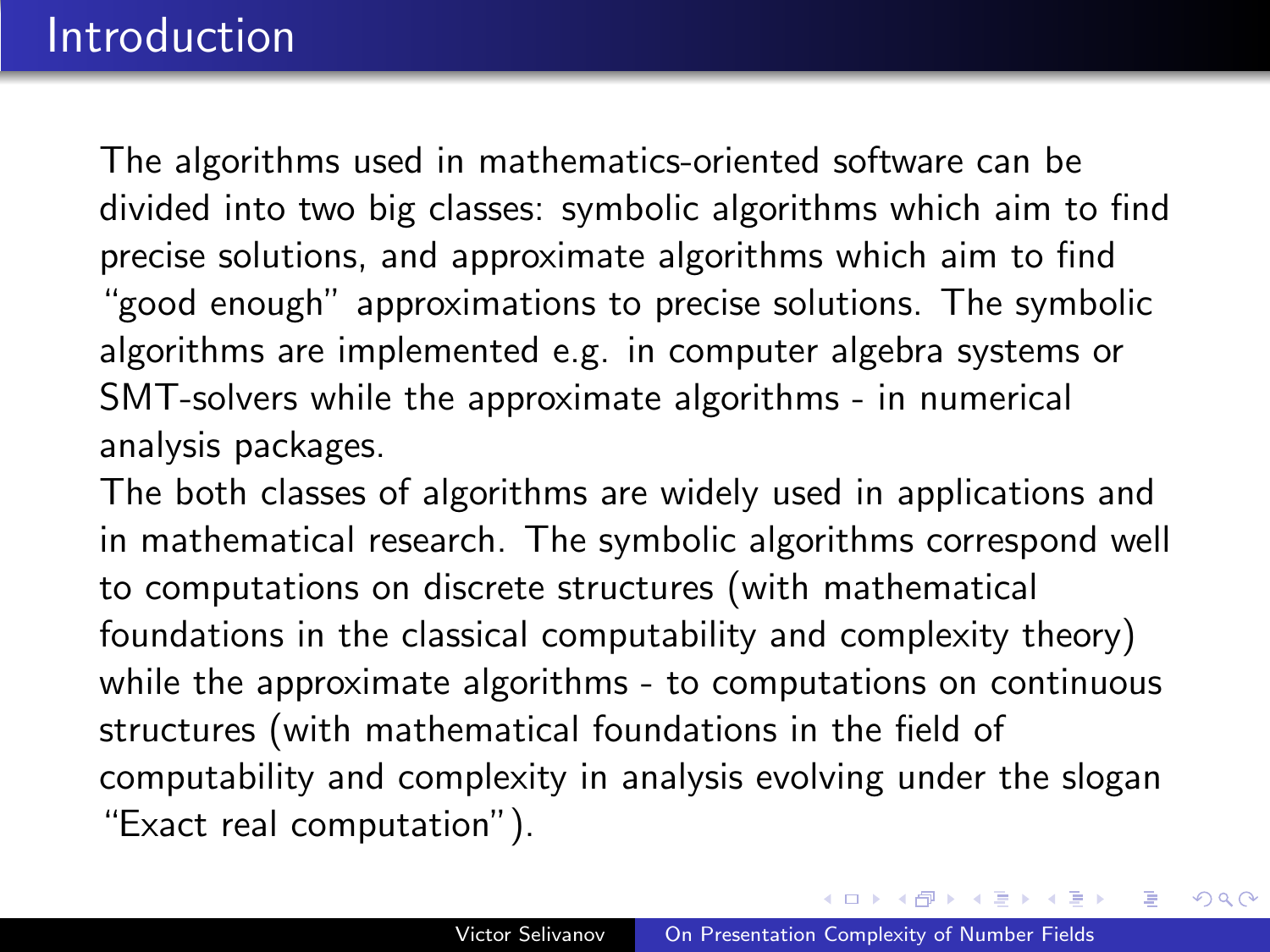An important idea relating the both classes of algorithms is to look for approximate solutions to a numerical problem with guaranteed precision. Finding such a solution is of crucial importance for safety-critical applications but it often requires much additional work because it needs a sophisticated algorithm and careful estimations of approximations made during the computation. In many cases the statement of a guaranteed-precision version of some problem on a continuous structure (which requires numerical mathematics and/or computable analysis) reduces it to a problem on a discrete structure which enables to apply the classical computability and complexity theory (sometimes called bit complexity).

**何 ト ィヨ ト ィヨ ト**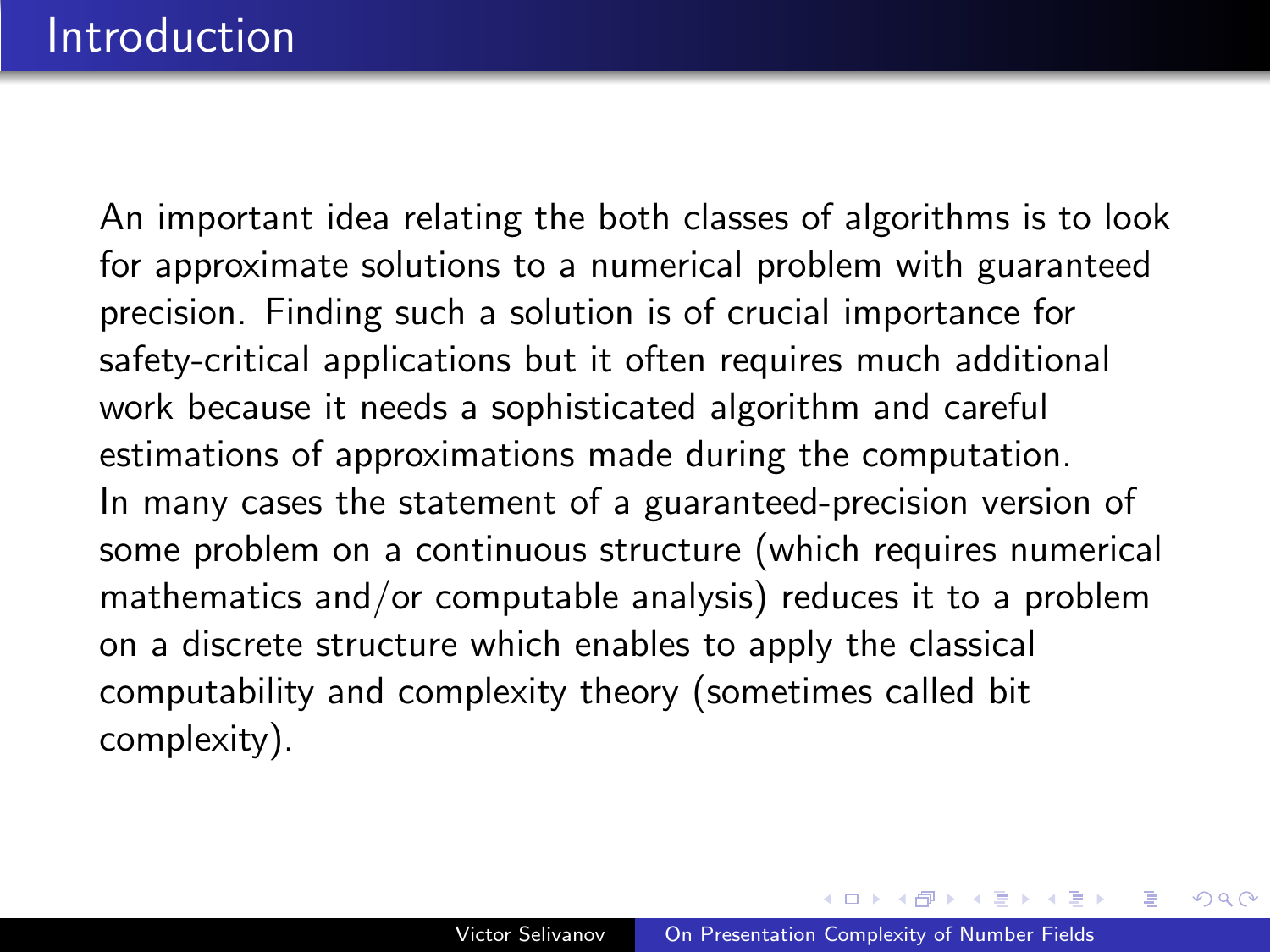In this talk we discuss three topics. First, we establish close relations of computably presentable fields of reals to the ordered field of computable reals.

Second, we partially fill the gap between the above-mentioned theories by applying the notions of computability theory to the investigation of some presentations of  $\mathbb{R}_{\text{abs}}$  and  $\mathbb{C}_{\text{abs}}$ . In particular, we show that the notion of p-time presentable structure is not applicable to some presentations of  $\mathbb{R}_{\text{alg}}$  and  $\mathbb{C}_{\text{alg}}$  in the literature. We introduce a more general notion of p-computable quotient-structure and show that several natural presentations of  $\mathbb{R}_{\text{alg}}$  and  $\mathbb{C}_{\text{alg}}$  are p-time equivalent to each other, and are p-time computable. Thus, we clear up the conceptual basis for the complexity theory of structure presentations.

Third, we discuss the complexity of the problem of rational polynomial evaluation in  $\mathbb{R}_{\text{alg}}$  and  $\mathbb{C}_{\text{alg}}$ , and of the problem of root-finding for polynomials in  $\mathbb{C}_{\text{alg}}[x]$ .

 $QQ$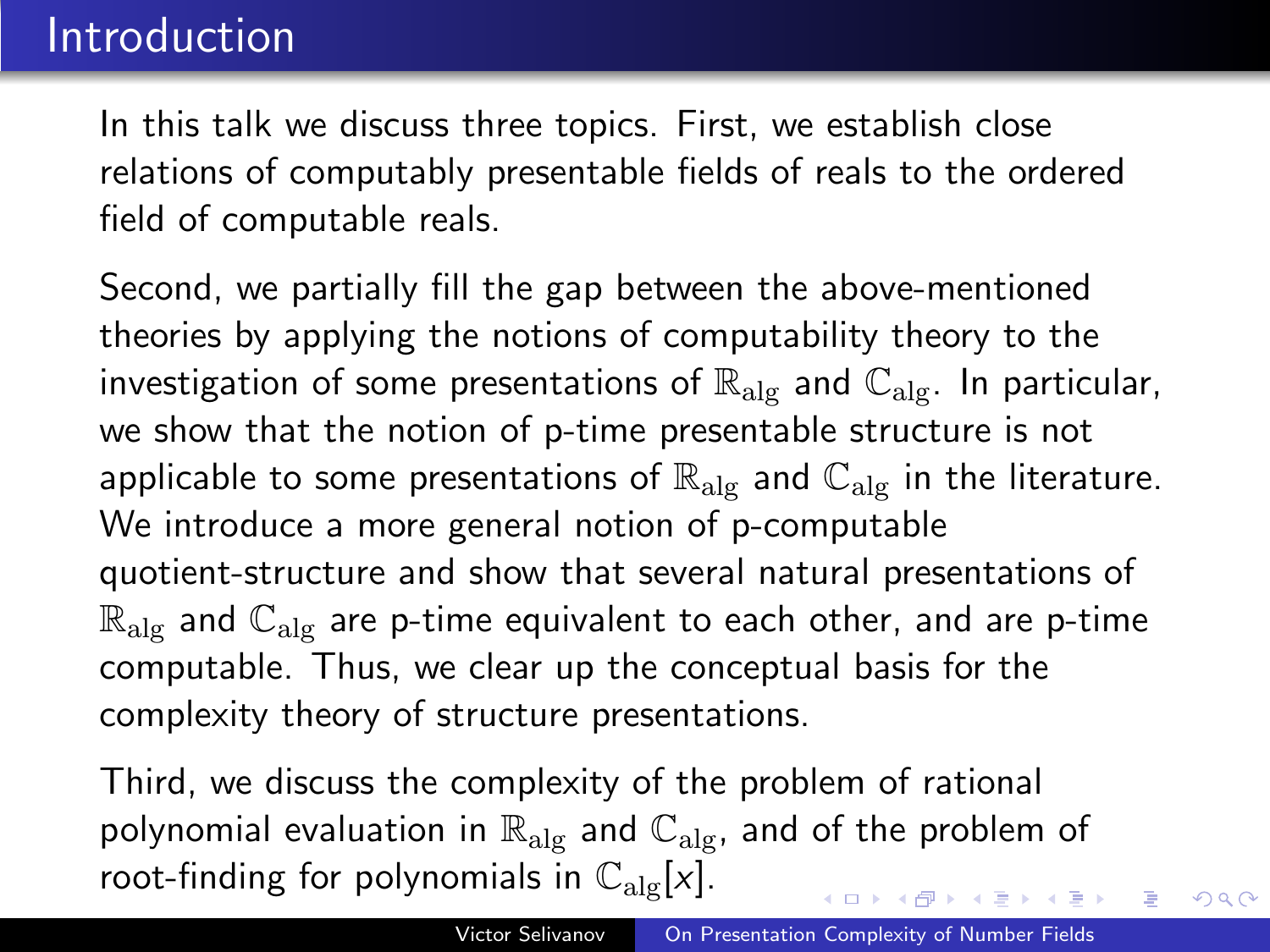Based on the notion of a computable structure, the computability issues in algebra and model theory were thoroughly investigated. In particular, a rich and useful theory of computable fields was developed.

For instance, M. Rabin in 1960 has shown that the algebraic closure of a computable field is computably presentable, and Yu.L. Ershov in 1977 has shown that the real algebraic closure of a computable ordered field is computably presentable.

Since the ordered field  $\mathbb Q$  of rationals is computably presentable, the field  $\mathbb{C}_{\text{alg}} = (C_{\text{alg}}; +, \times, 0, 1)$  of complex algebraic numbers and the ordered field  $\mathbb{R}_{\text{alg}} = (R_{\text{alg}}; \leq, +, \times, 0, 1)$  of algebraic reals are computably presentable.

 $\left\{ \bigoplus_k k \bigoplus_k k \bigoplus_k k \right\}$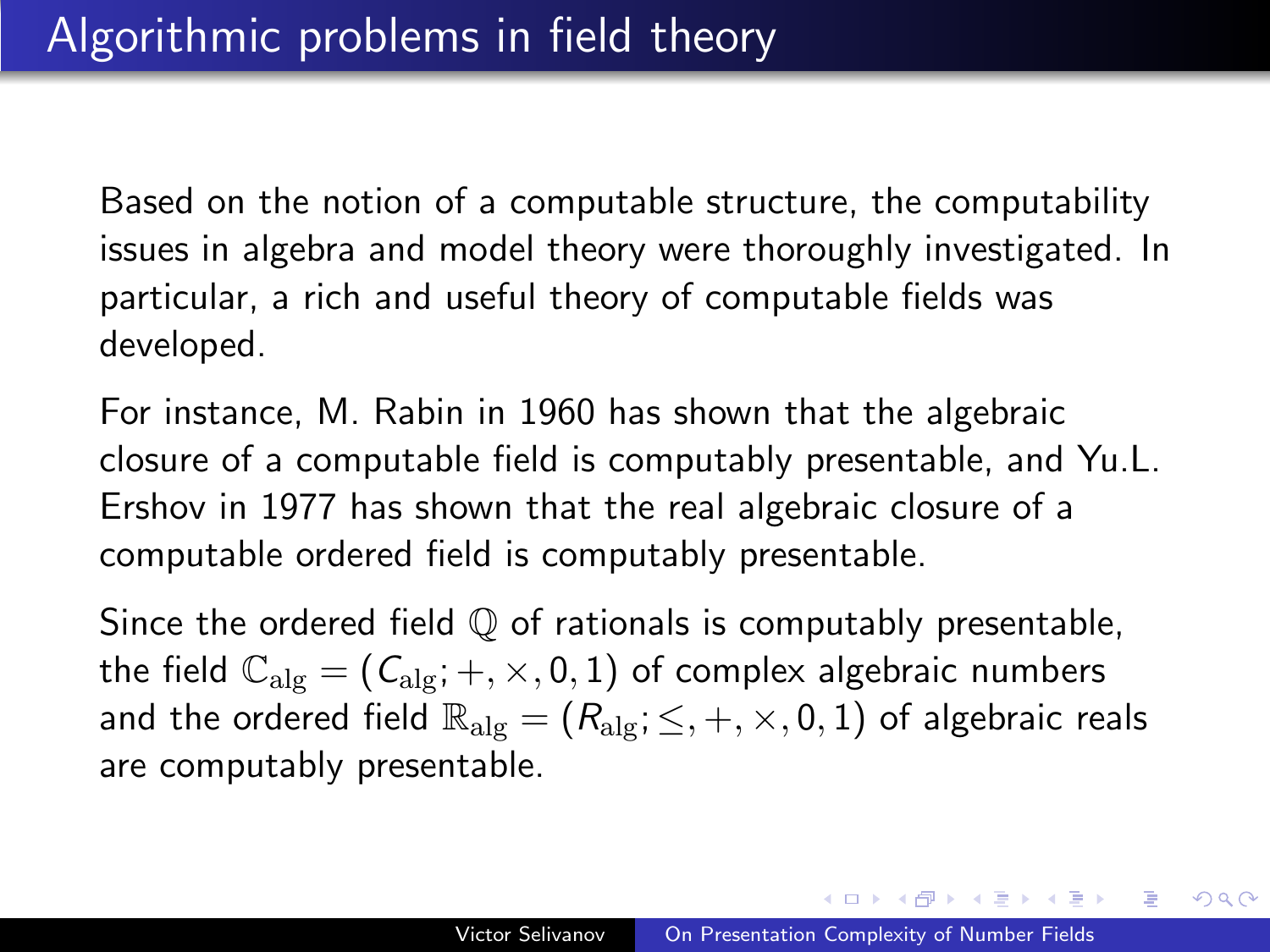## Presentation complexity of structures

In applications one of course has to pay attention to the complexity of implemented algorithms and of structure presentations. The complexity of structure presentations was first studied by Nerode, Cenzer and Remmel. In particular, the notion of a polynomial-time (p-time) structure was introduced. To our knowledge, the complexity issues for presentations of fields were not studied in computability theory so far.

At the same time, there exists a well-developed theory of symbolic computations (closely related to computer algebra) which investigates the complexity of algorithms in fields, of concrete presentations of fields and rings, and aims to implement these in computer systems. In particular, there is a vast literature around the Tarski theorems on decidability of the theories of algebraically closed fields and of real closed fields. Although the mentioned theories are obviously intimately related, they developed apparently independently and there are essentially no references between them. K 御 ▶ K 君 ▶ K 君 ▶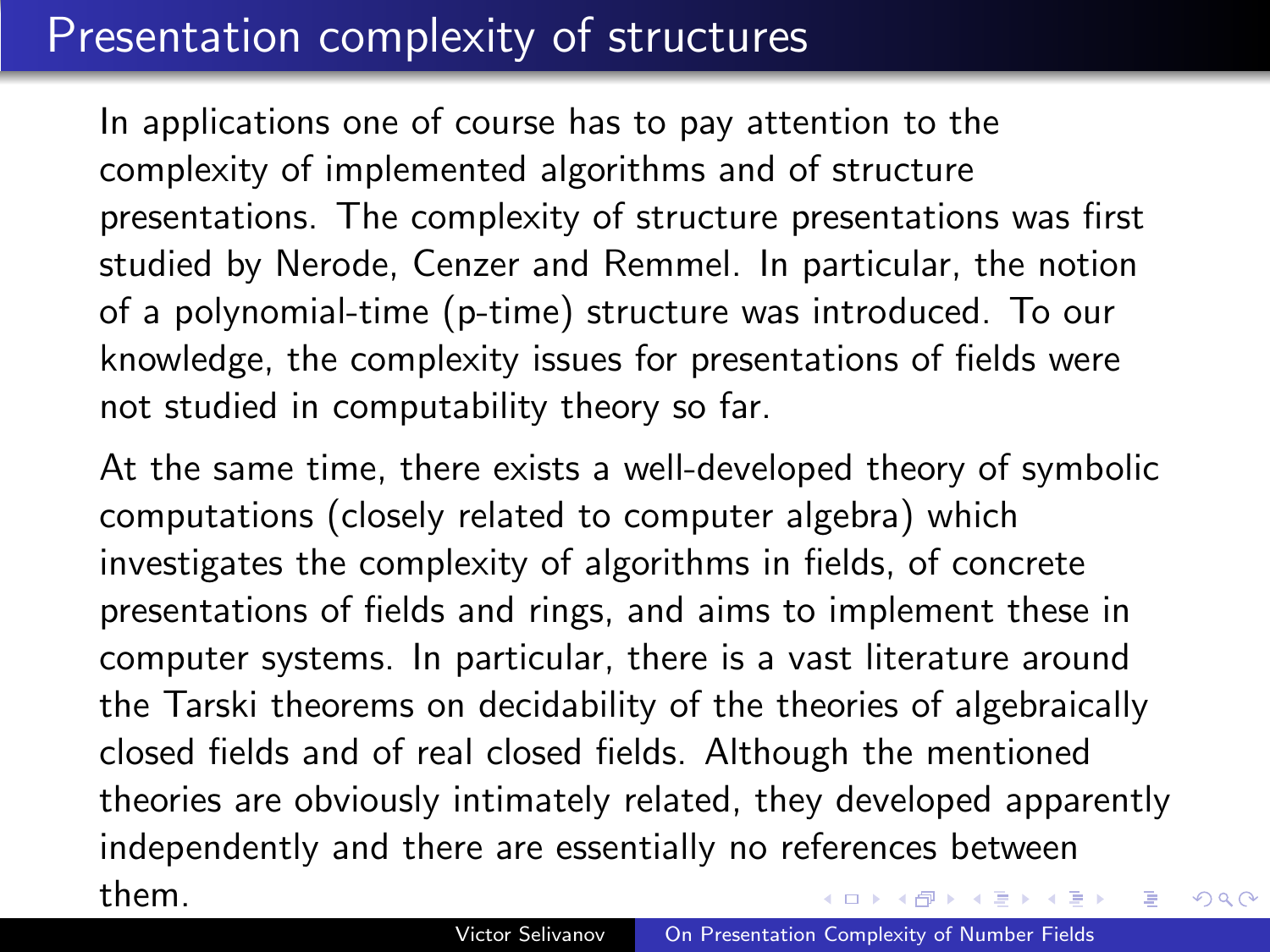The field  $\mathbb{R}_c$  of all computable reals is countable, real closed, and not computably presentable. But, in some sense, it is "partially computably presentable".

Let  $\varkappa$  — be a constructivisation of  $\mathbb Q$  and  $\{\varphi_n\}$ be the standard computable numbering of all computable partial functions on N. Define a partial function  $\rho$  from N onto  $\mathbb{R}_c$ :  $\rho(n) = x$  iff  $\varphi_n$  is total and  $\{\varkappa\varphi_{n}(i)\}_{i}$  is a fast Cauchy sequence converging to  $x.$ 

A numbering  $\mu$  is reducible to a (partial) numbering  $\nu$  ( $\mu \le \nu$ ), if  $\mu = \nu \circ f$  for some computable function f on N.

**ALCOHOL: ALCOHOL:**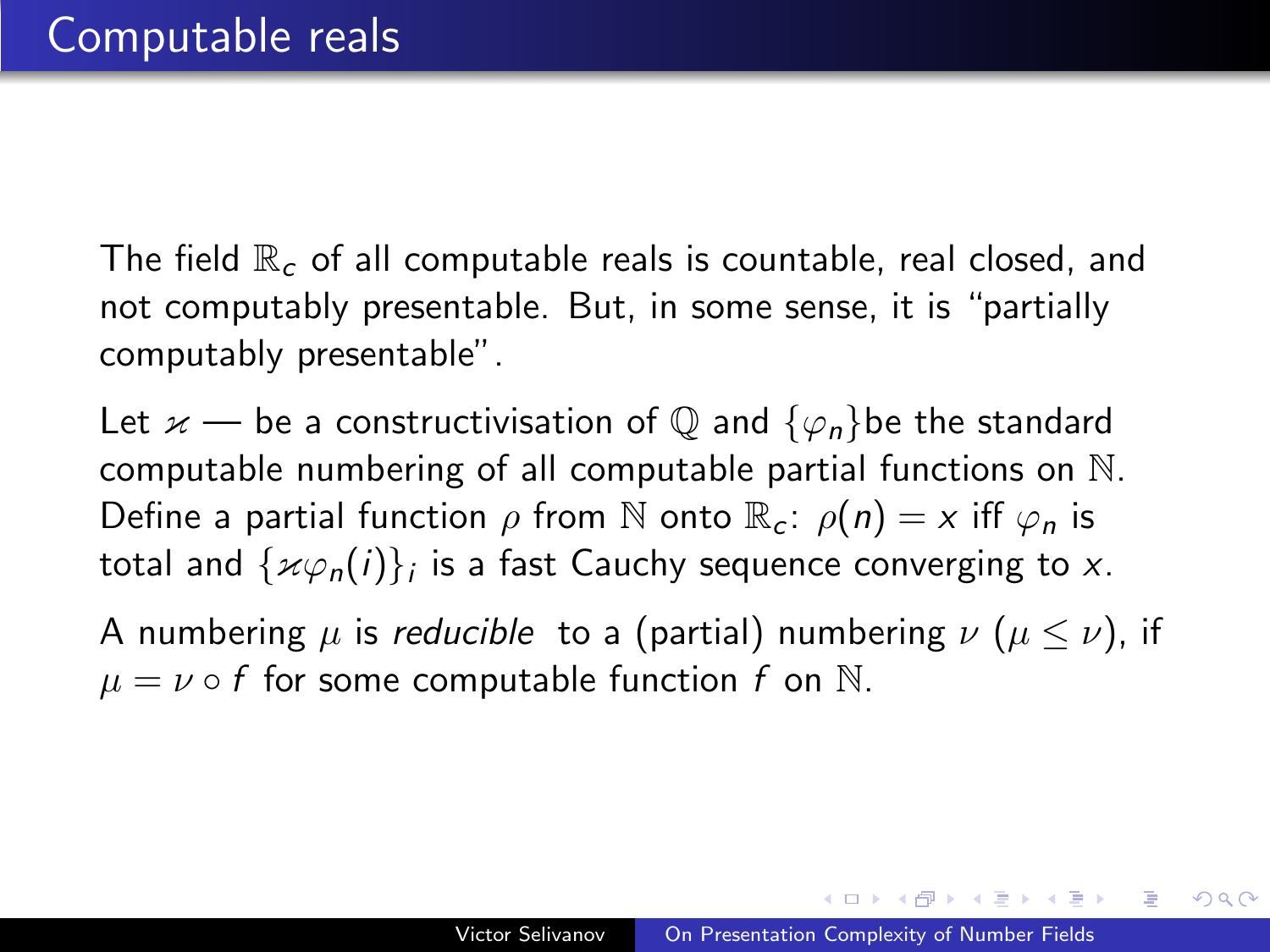How to measure the complexity of presenting the ordered field  $\mathbb{R}_{c}$ ? The following result independently obtained by Korovina-Kudinov and by Downey-Greenberg-Miller, characterizes the so called degree spectrum of  $\mathbb{R}_c$ .

T h e o r e m. The structure  $\mathbb{R}_{c}$  admits a computable presentation relative to a Turing degree  $\mathbf a$  if and only if  $\mathbf 0''\leq \mathbf a'$ .

Since  $\mathbb{R}_c$  does not have a computable presentation, it is natural to ask whether it has a positive or negative presentation (the notions are due to A.I. Maltsev). Recall that a structure has a positive (resp. negative) presentation if there is its numbering modulo which its operations are computable and the relations (including the equality relation) are c.e. (resp. co-c.e.).

P r o p o s i t i o n. The structure  $\mathbb{R}_c$  admits neither positive nor negative presentations.

 $QQ$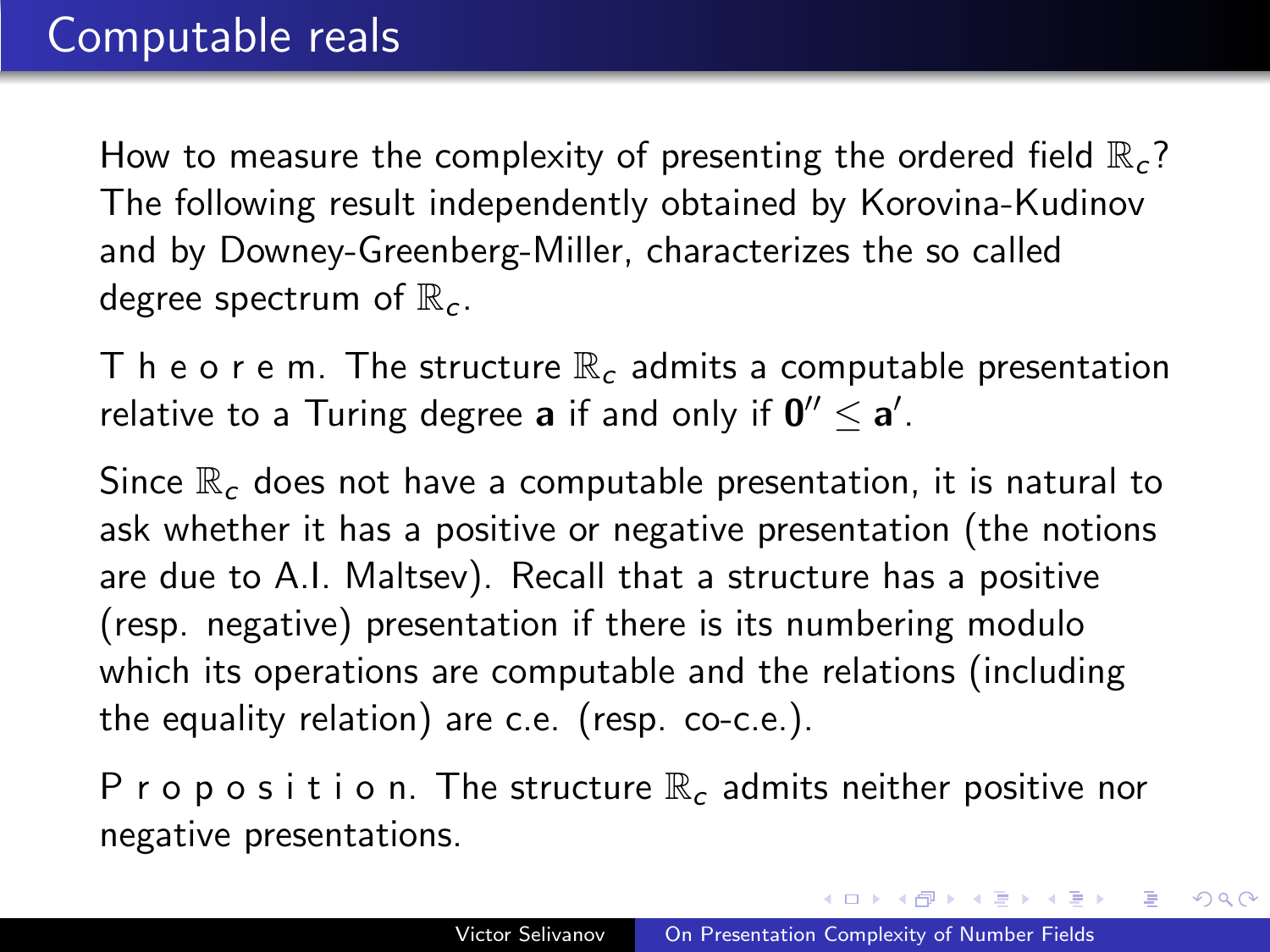P r o p o s i t i o n 1. Let  $\mathbb B$  be a computable ordered subfield of R, and  $\beta$  be a constructivisation of B. Then  $\beta \leq \rho$ , in particular  $\mathbb{B} \subseteq \mathbb{R}_{c}$ .

P r o p o s i t i o n 2. Let  $\mathbb B$  be a subfield of  $(\mathbb R; +, \cdot, 0, 1)$  and  $\beta$ be a constructivisation of  $\mathbb B$  such that  $\beta \leq \rho$ . Then  $\beta$  is a constructivisation of the ordered field  $(\mathbb{B};<)$ .

P r o p o s i t i o n 3. Let  $\mathbb B$  be a real closed subfield of  $(\mathbb{R}; +, \cdot, 0, 1)$   $\beta$  be a constructivisation of  $\mathbb{B}$ . Then  $\beta$  is a strong constructivisation of the ordered field  $(\mathbb{B};<)$ .

AD ▶ ◀ ヨ ▶ ◀ ヨ ▶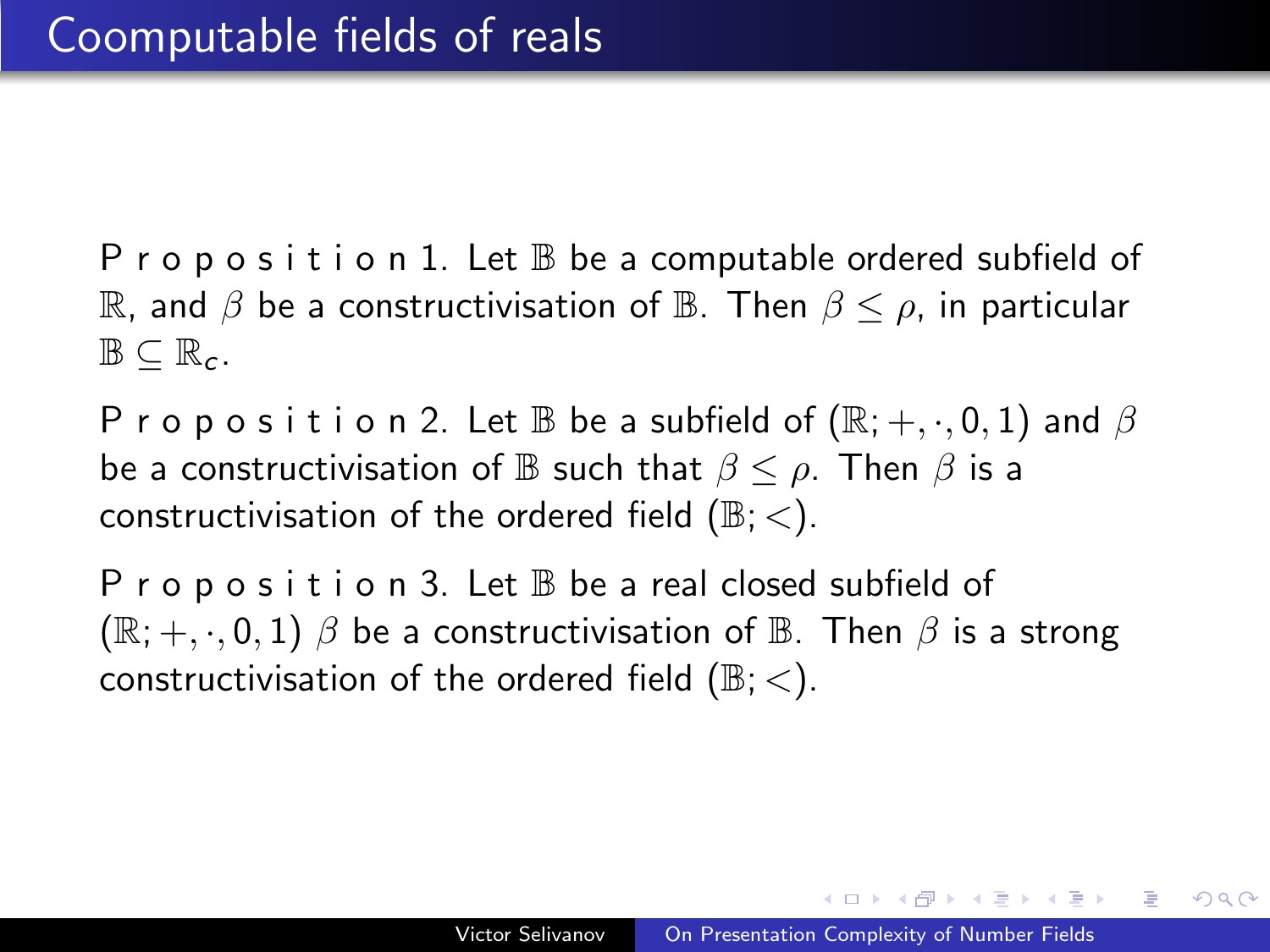We add the following theorem to the results of the previous slide. The theorem relates construcive fields of reals to the field  $\mathbb{R}_{c}$  of computable reals.

T h e o r e m. For any finite set  $F \subseteq \mathbb{R}^2$  there is a strongly constructive real closed subfield ( $\mathbb{B}, \beta$ ) of the ordered field  $\mathbb{R}_c$  such that  $F \subseteq B$ .

The results of the last two slides, as well as the results below concerning PDEs, are joint with Svetlana Selivanova.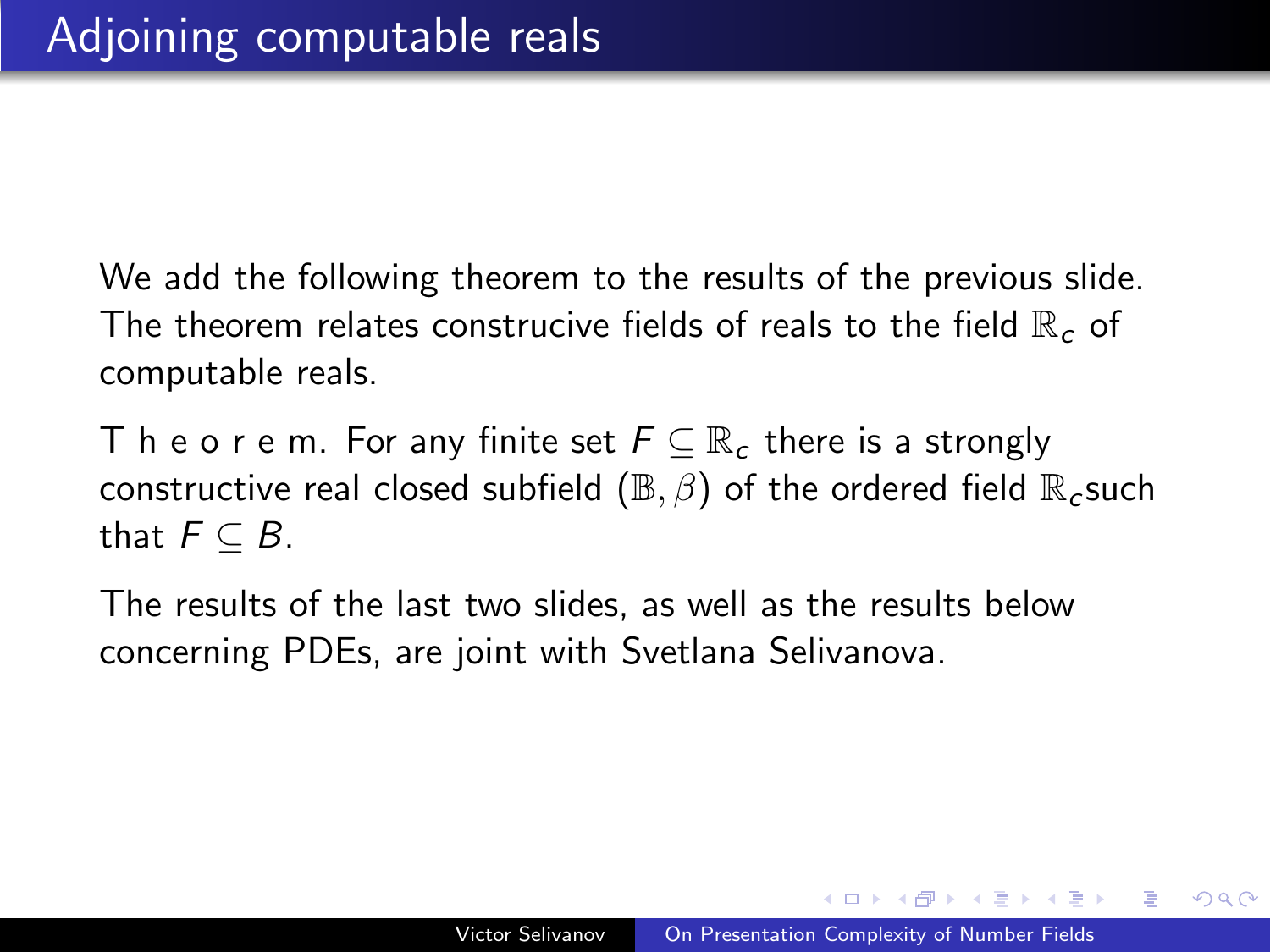We consider the initial-value problem

$$
\begin{cases}\nA\frac{\partial \mathbf{u}}{\partial t} + \sum_{i=1}^{m} B_{i} \frac{\partial \mathbf{u}}{\partial x_{i}} = f(t, x), \ t \geq 0, \\
\mathbf{u}|_{t=0} = \varphi(x_{1}, \ldots, x_{m}).\n\end{cases}
$$
\n(1)

Here  $A = A^* > 0$  and  $B_i = B_i^*$  are constant symmetric  $n \times n$ -matrices,  $t \geq 0$ ,  $x = (x_1, \ldots, x_m) \in Q = [0, 1]^m$ ,  $\varphi : Q \to \mathbb{R}^n$ and  $\mathbf{u}:[0,+\infty)\times Q\rightharpoonup \mathbb{R}^n$  is a partial function acting on the domain  $H$  of existence and uniqueness of the Cauchy problem  $(1)$ . The solution **u** depends continuously on  $\varphi$ , A, B<sub>1</sub>, ..., B<sub>m</sub>.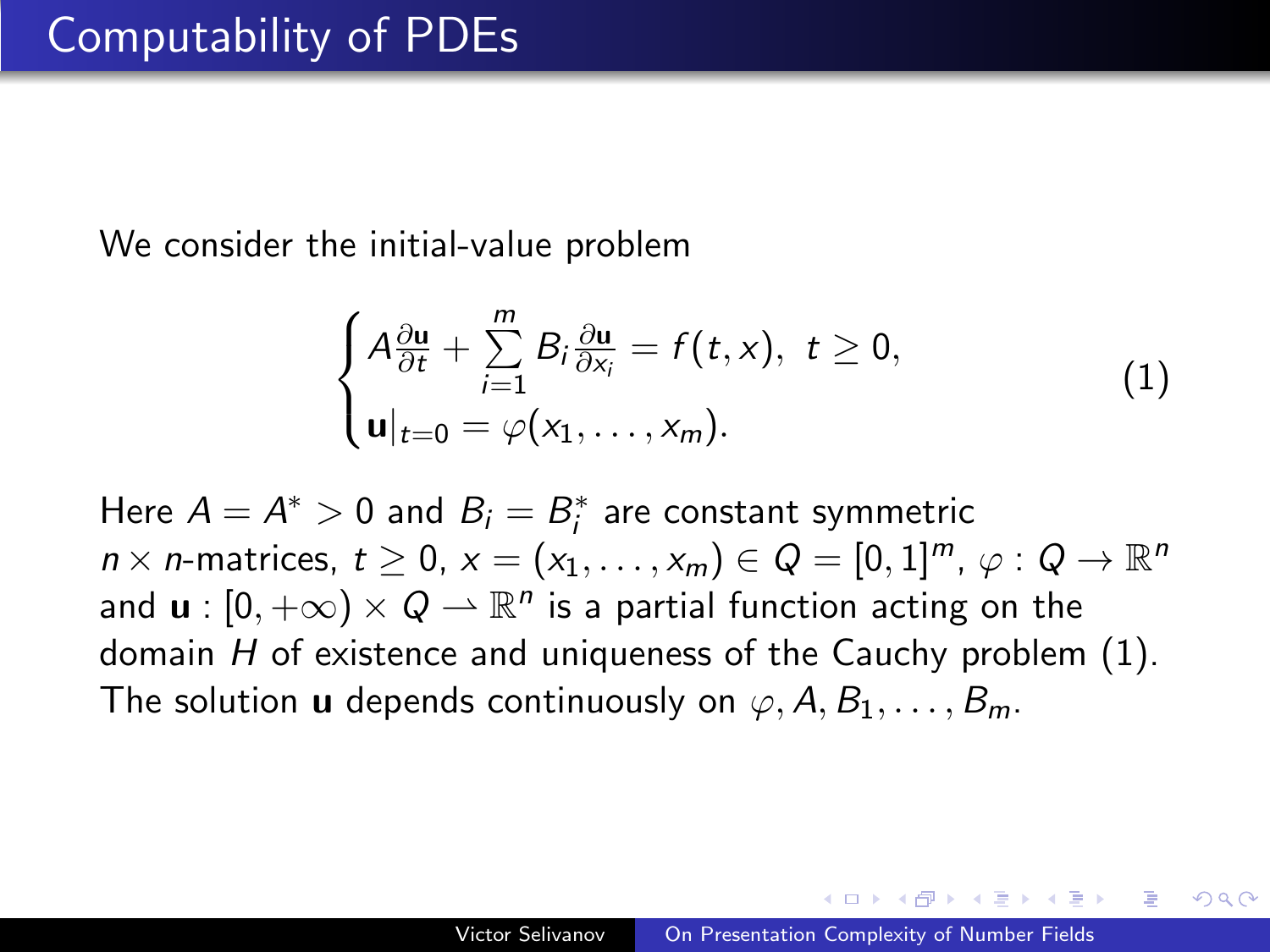# Computability of PDEs

We also consider the boundary-value problem:

$$
\begin{cases}\nA \frac{\partial \mathbf{u}}{\partial t} + \sum_{i=1}^{m} B_{i} \frac{\partial \mathbf{u}}{\partial x_{i}} = f(t, x), \\
\mathbf{u}|_{t=0} = \varphi(x_{1}, \dots, x_{m}), \\
\Phi_{i}^{(1)} \mathbf{u}(t, x_{1}, \dots, x_{i-1}, 0, x_{i+1}, \dots, x_{m}) = 0, \\
\varphi_{i}^{(2)} \mathbf{u}(t, x_{1}, \dots, x_{i-1}, 1, x_{i+1}, \dots, x_{m}) = 0, \\
i = 1, 2, \dots, m,\n\end{cases}
$$
\n(2)

where the boundary coefficients  $\Phi^{(1)}_i$ ,  $\Phi^{(2)}_i$  are constant rectangular matrices meeting the following conditions:

1) (provides existence) The number of rows of  $\Phi^{(1)}_i$  (respectively,  $\Phi_i^{(2)}$  $\binom{1}{i}$  is equal to the number of positive (respectively, negative) eigenvalues of the matrices  $A^{-1}B_i$ ; 2) (provides uniqueness) Dissipativity:

 $(B_i \mathbf{u}, \mathbf{u}) \le 0$  for  $x_i = 0$ ,  $(B_i \mathbf{u}, \mathbf{u}) \ge 0$  for  $x_i = 1$ ,  $i = 1, 2, ..., m$ .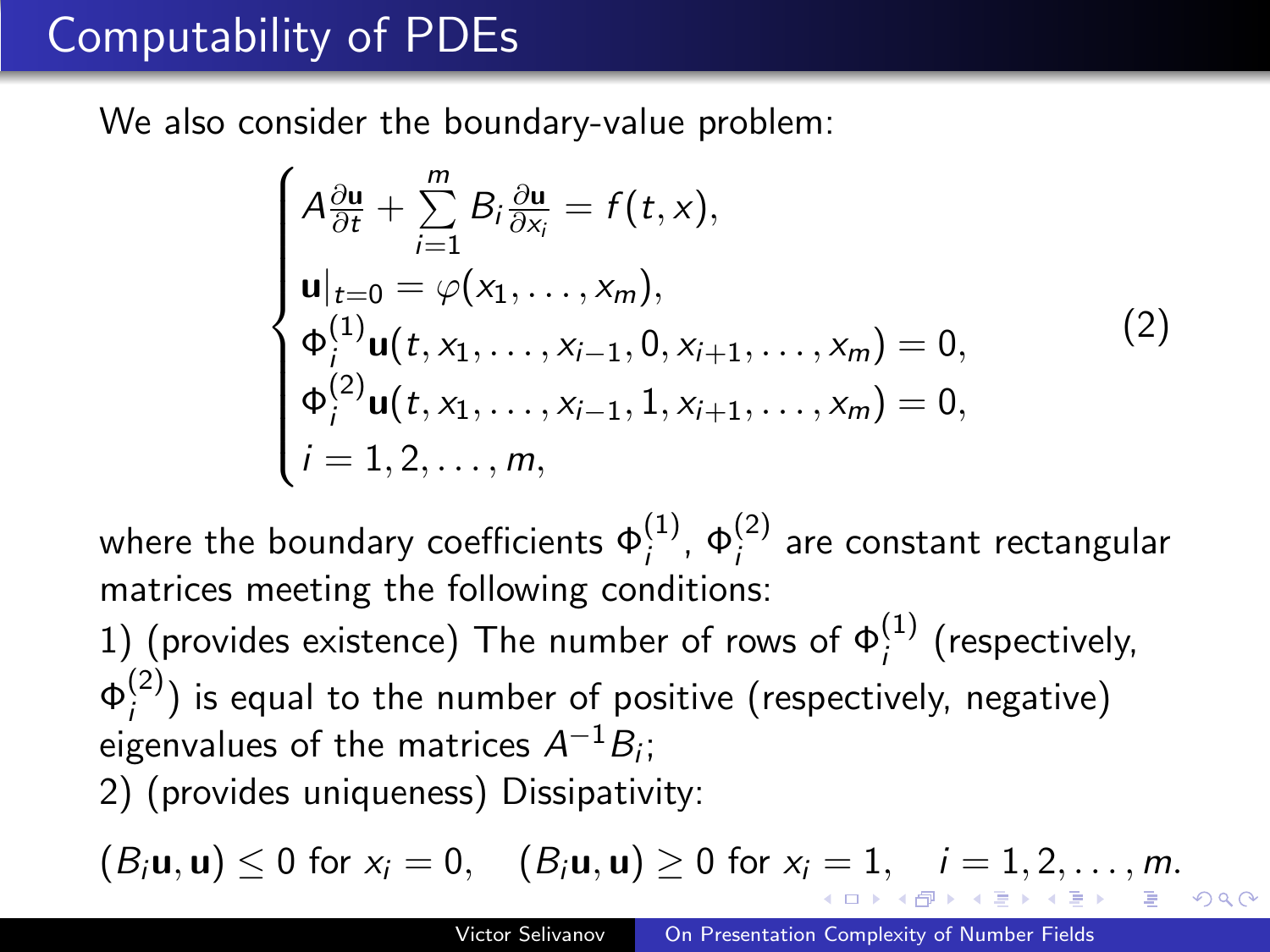Symmetric hyperbolic systems can be used to describe a wide variety of physical processes like those considered in the theories of elasticity, acoustics, electromagnetism etc., see e.g. [Friedrichs 1954, Godunov 1971,76, Landau, Lifschitz 1986 etc.]. They were first considered in 1954 by K.O. Friedrichs. He proved the existence theorem based on **finite difference approximations**, in contrast with the Schauder-Cauchy-Kovalevskaya method based on approximations by analytic functions and a careful study of infinite series. The notion of a hyperbolic system (applicable also to broader classes of systems) is due to I.G. Petrovski.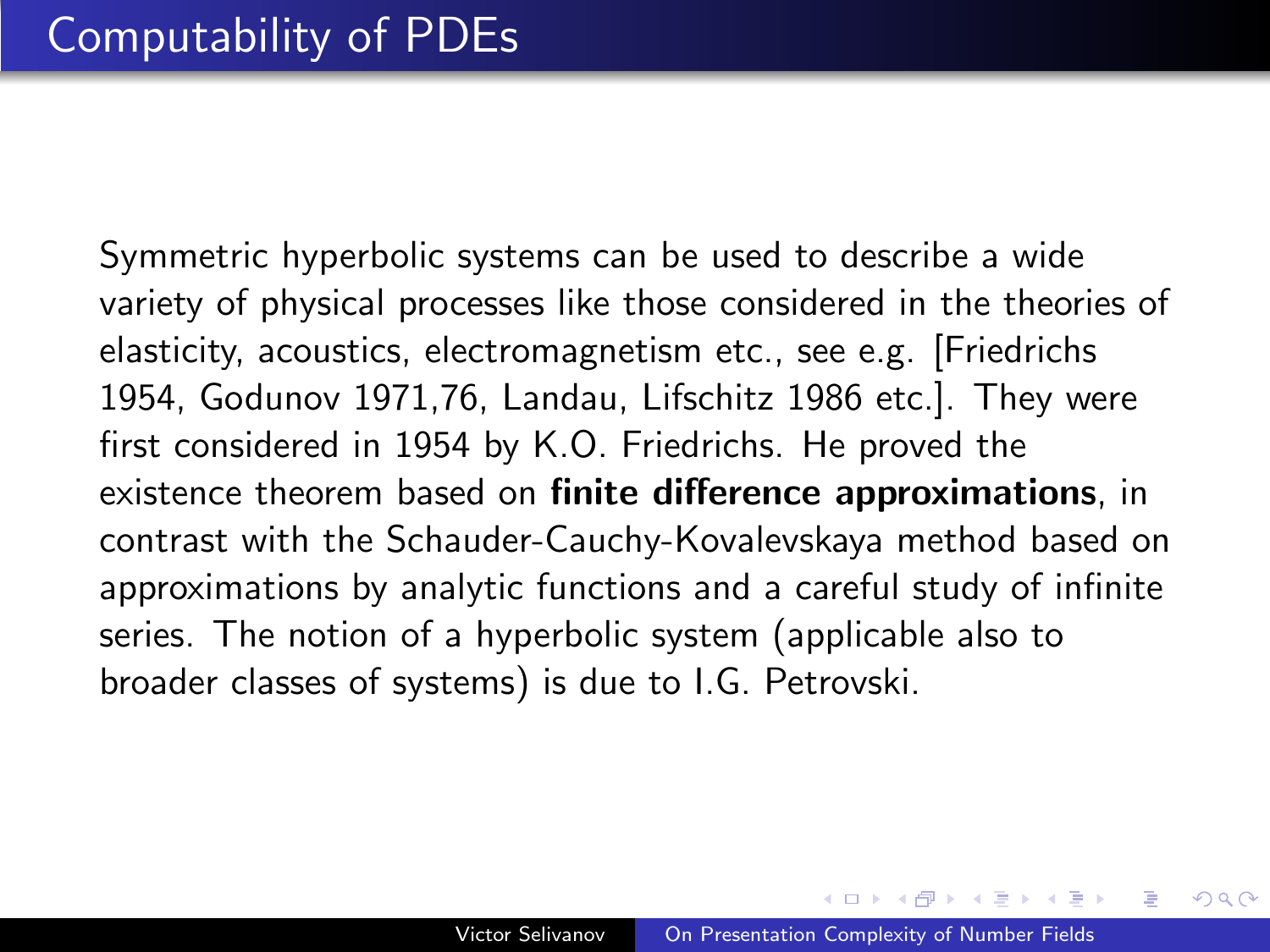Questions: Is the solution **u** computable

**I.** from given initial conditions  $\varphi$  and right-hand part f (with fixed computable coefficients), II. from  $\varphi$ , f and coefficients A, B<sub>i</sub>

and in which sense?

III. If yes, what is the complexity of computations?

in a market man

 $\Omega$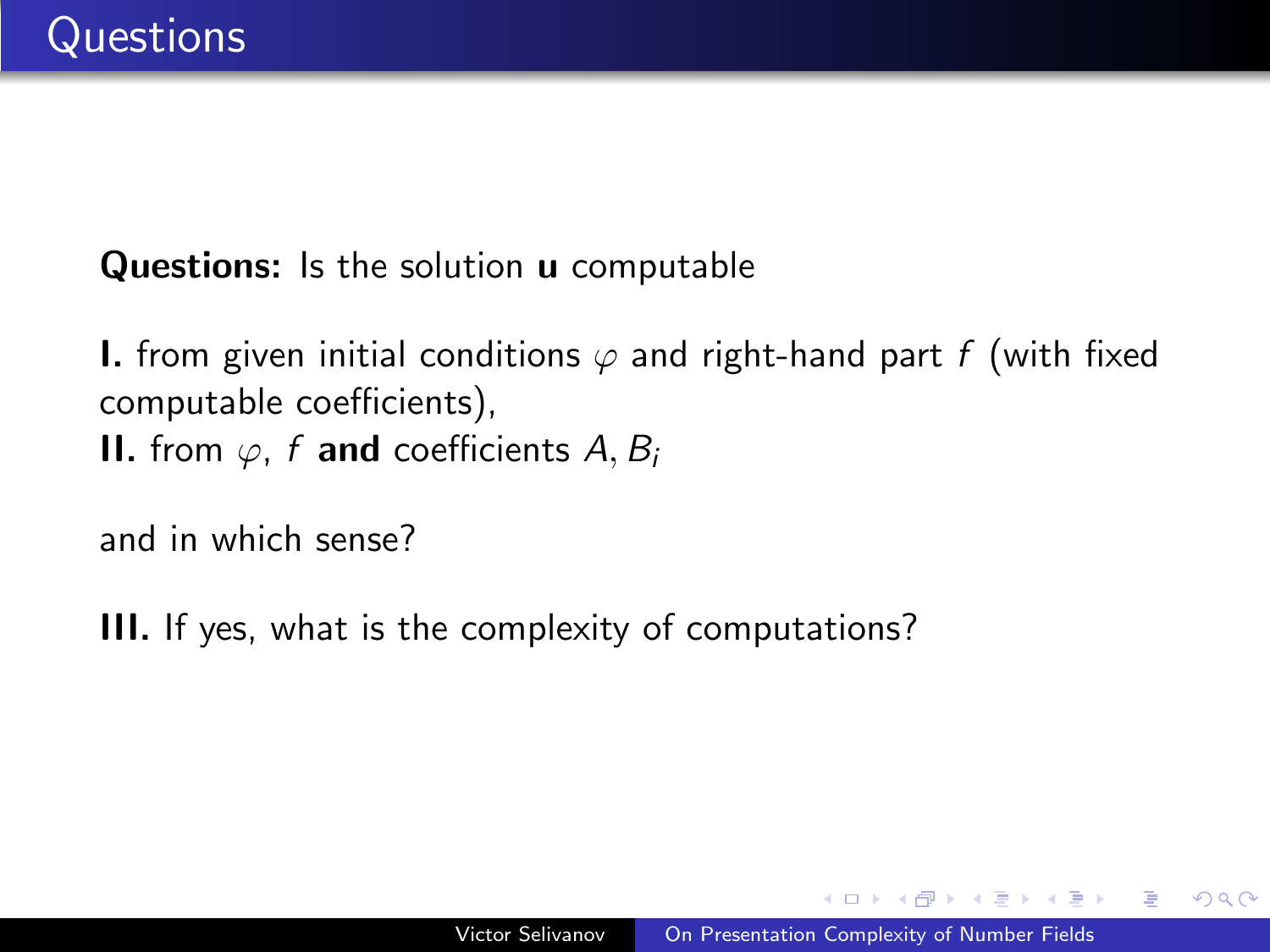Most of (few) papers on computability of PDEs rely on explicit solution formulas. As is well-known, explicit solution formulas **exist rarely**. Even for the simplest example of the wave equation the computability of the solution operator for boundary-value problem was formulated in [Weirauch, Zhong 2002] as an open question, and we have not seen any paper where this question would be answered. Results of this paper provide, in particular, a positive answer to this question for dissipative boundary conditions. Moreover, we hope that our methods can be applied to study computability of many other PDEs in the framework of computable analysis going back to A. Turing (1937) and A. Grzegorczyk (1957), recently developed by M. Pour El, J. Richards, Ker-I Ko, K. Weihrauch and others.

 $\mathcal{A}$  and  $\mathcal{A}$  . The set of  $\mathcal{B}$  is a set of  $\mathcal{B}$  is a set of  $\mathcal{B}$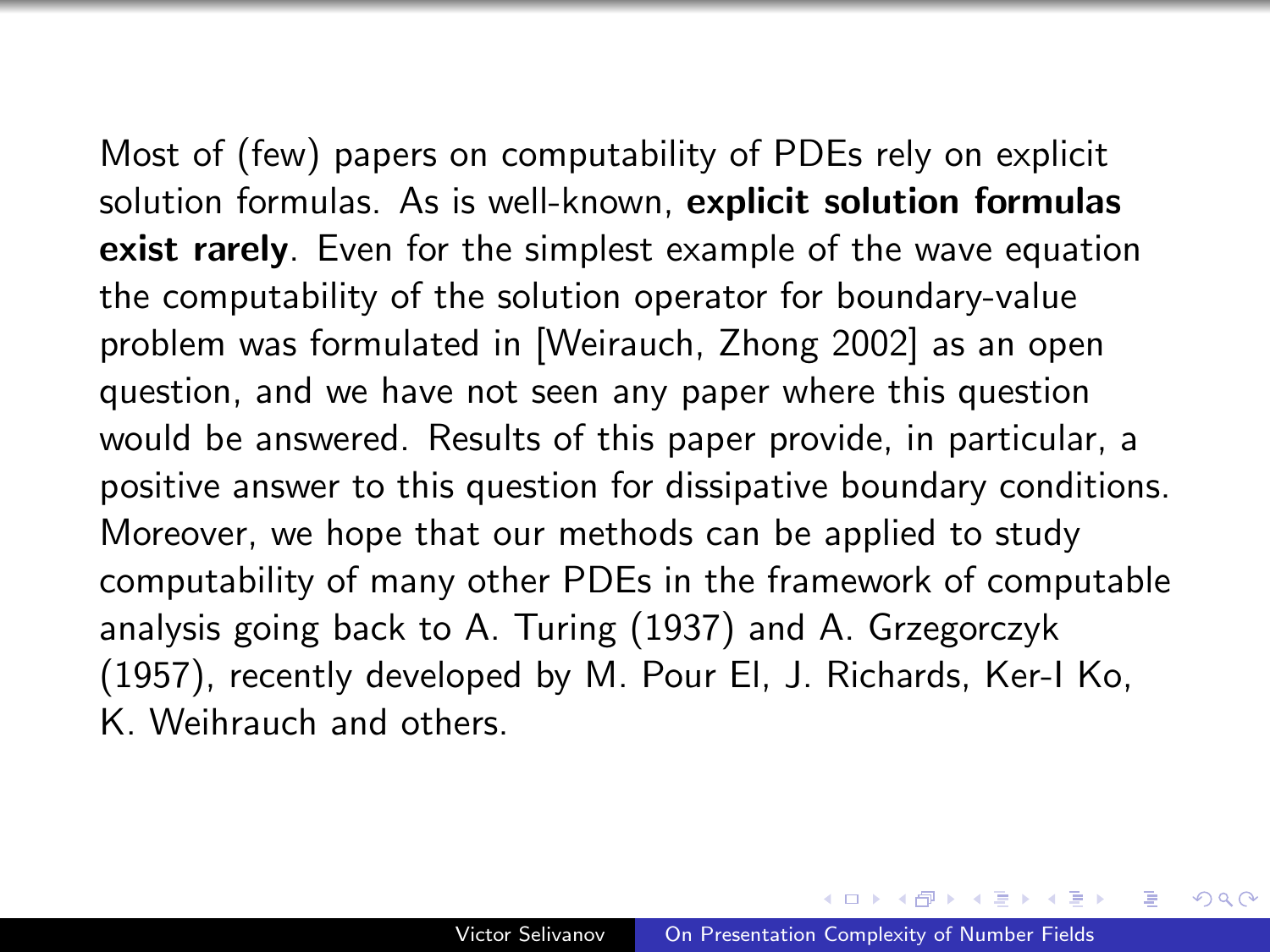# Results on computability in PDEs

**I.** For fixed computable matrices, the solution operator  $(\varphi, f) \mapsto u$ of (1), (2) is computable provided that the first and second partial derivatives of  $\varphi$ , f are uniformly bounded.

**II.** 1) The operator  $(A, B_1, \ldots, B_m) \mapsto H$  is computable;

2) The solution operator  $(\varphi, f, A, B_1, \ldots, B_m, n_A, n_1, \ldots, n_m) \mapsto \mathbf{u}$ of (1), (2) is computable under some additional spectral conditions on  $A, B_i$ .

Here  $n_A$  is the cardinality of spectrum of A (i.e. the number of different eigenvalues);

 $n_i$  are the cardinalities of spectra of the matrix pencils  $\lambda A - B_i$ . Eigenvectors are in general not computable!

3) The solution operator  $(\varphi, f, A, B_1, \ldots, B_m) \mapsto \mathbf{u}$  of (1), (2) is computable when the coefficients of  $A, B_i$  run through an arbitrary computable real closed subfield of R.

イロト イ押 トイヨ トイヨ トー

E

 $QQ$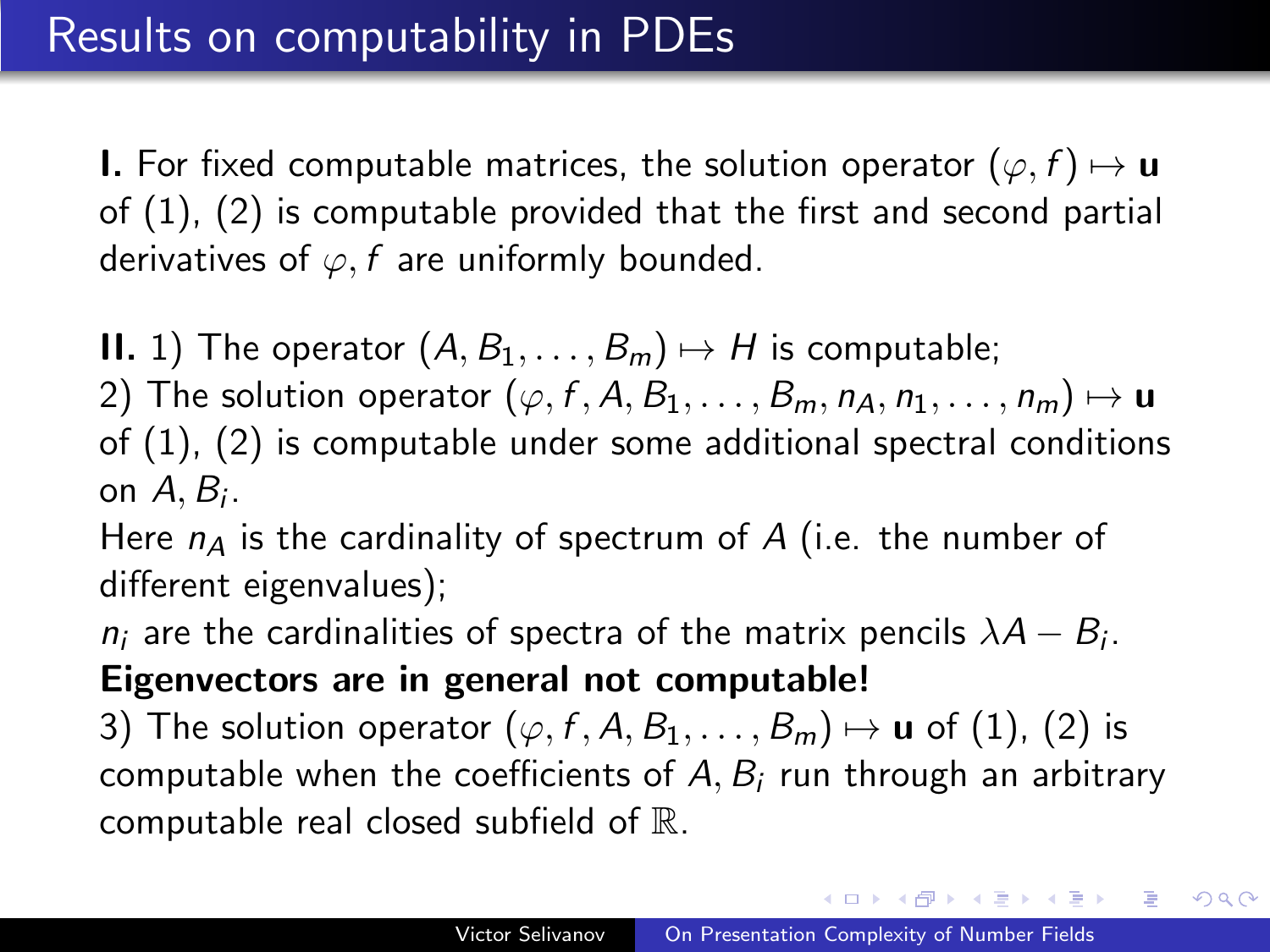All results on polynomial-time presentations below are joint with Pavel Alaev.

A structure  $(A; \sigma)$  of a finite signature  $\sigma$  is *p-computably* presentable if it is isomorphic to a polynomial-time computable (p-computable) structure  $(B;\sigma)$  where  $B\subseteq \Sigma^*$  is p-computable (for a finite alphabet  $\Sigma$ ), as well as all the signature functions and predicates.

We illustrate the introduced notion for the structures  $\mathbb{R}_{\text{alg}}$  and  $\mathbb{C}_{\text{als}}$ , using some standard notions and facts. With any  $\alpha \in R_{\text{als}}$ we associate the unique pair  $(p_\alpha, k)$  where  $p_\alpha \in \mathbb{Q}[x]$  is the minimal (hence, irreducible) unitary polynomial of degree  $>1$  with  $p_{\alpha}(\alpha) = 0$ , and k satisfies  $\alpha = \alpha_k$  where  $\alpha_1 < \cdots < \alpha_m$  is the increasing sequence of all real roots of  $p_{\alpha}$ .

イ押 トイヨ トイヨ トー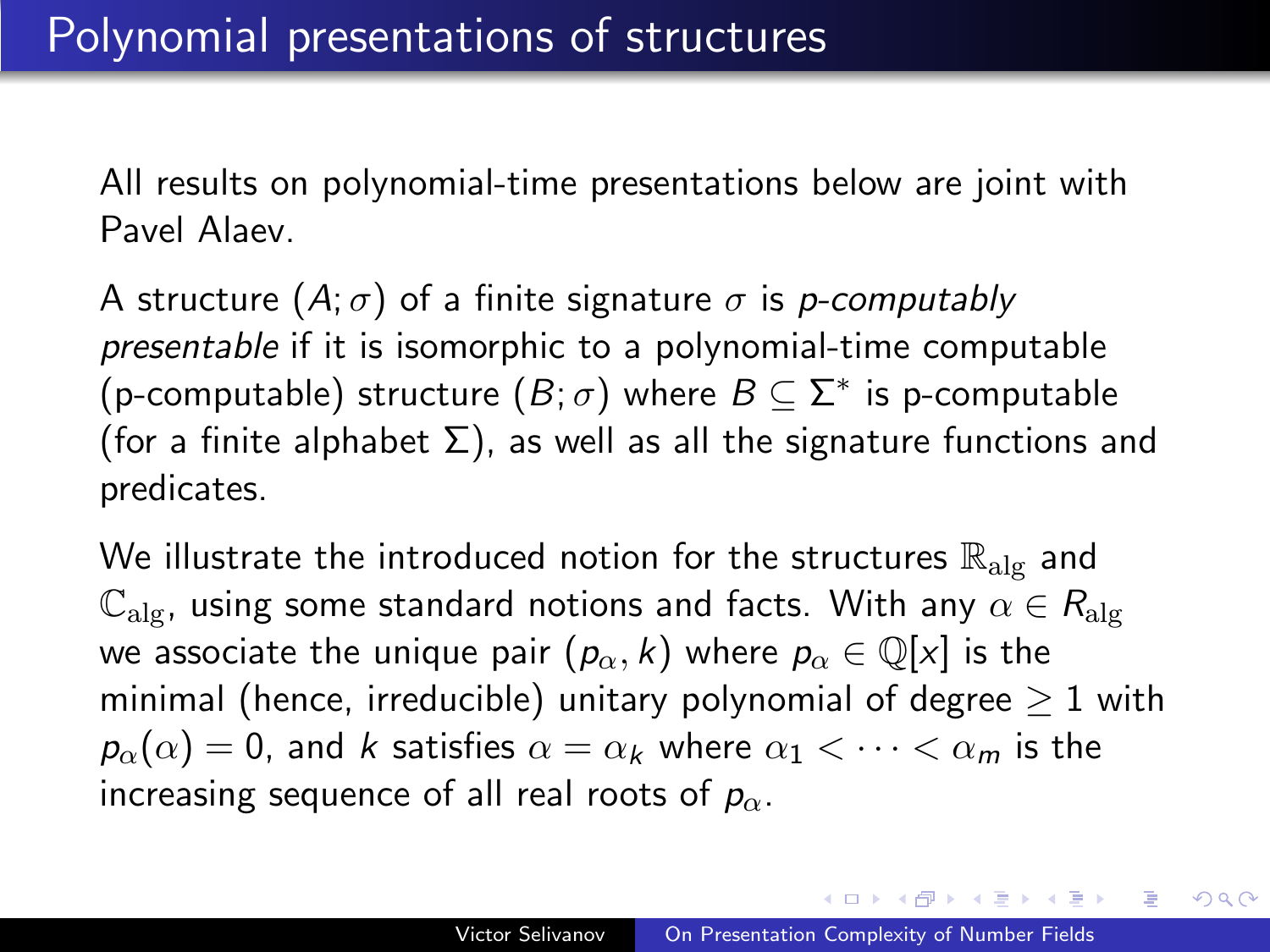The standard binary encoding  $\mathrm{b}:\mathbb{Q} \to \{0,1\}^*$  induces an encoding  $\text{b}: \mathbb{Q}[x] \to \{0, 1, *\}^*$ , which associates with a polynomial  $p(x) = a_n x^n + \cdots + a_1 x + a_0$ ,  $a_n \neq 0$  if  $n \neq 0$ , the code  $b(a_n) * \cdots * b(a_0)$ . Now we associate with any  $\alpha \in R_{\text{alg}}$  the word  $b(p_\alpha) * b(k)$  where  $(p_\alpha, k)$  is the pair from the previous slide, which yields an injection  $\mathrm{b}: R_{\mathrm{alg}} \rightarrow \{0, 1, *\}^*.$ 

Let now  $\mathbb{R}_1 = (R_1; \leq, +, \times, 0, 1)$ , where  $R_1 = b(R_{\text{alg}})$ , be the isomorphic copy of  $\mathbb{R}_{\text{alg}}$  induced by b; we call it the order presentation of  $\mathbb{R}_{\text{ale}}$ .

桐 レコ ヨ レコ ヨ レー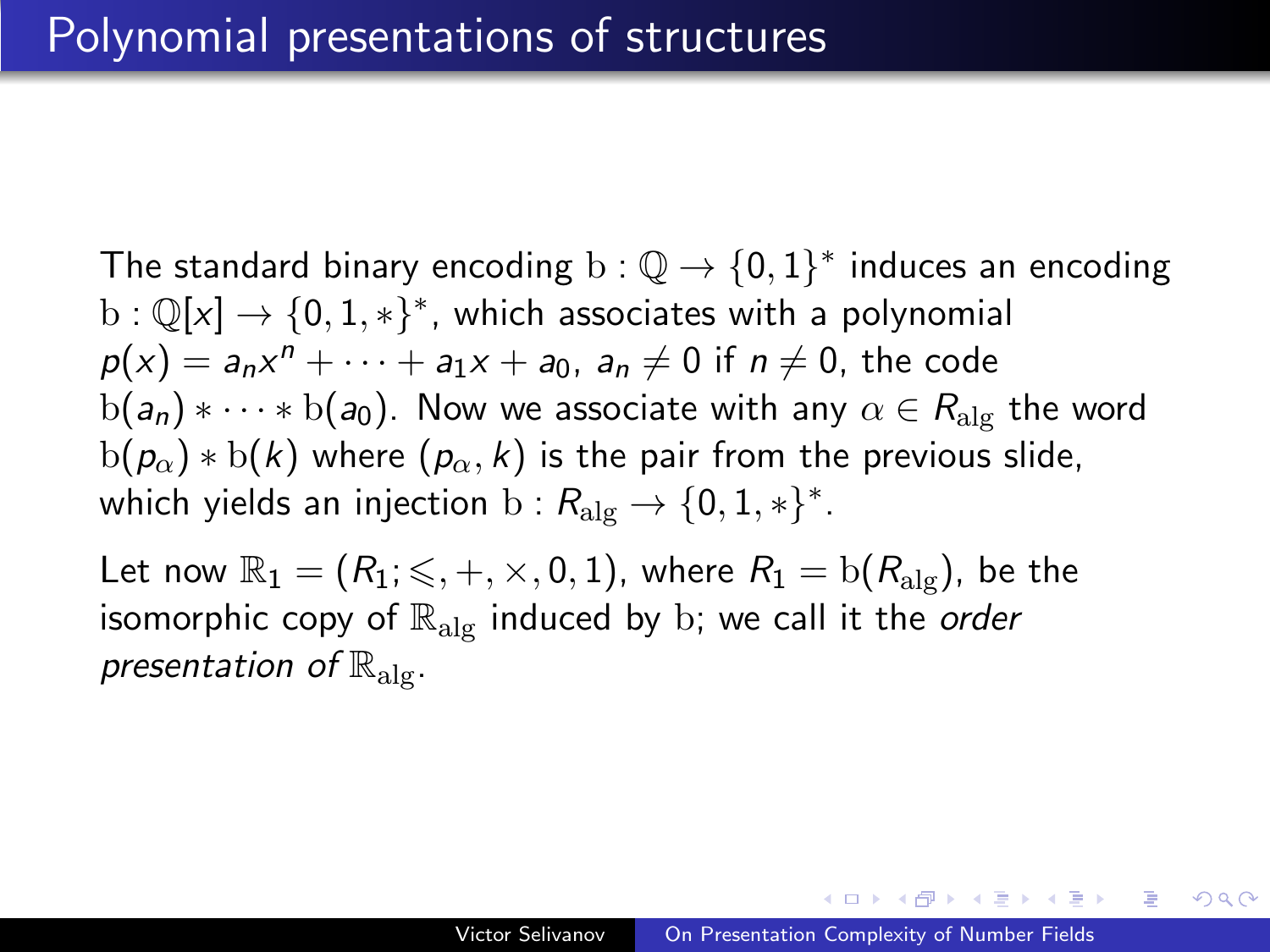The bijection  $b: R_{\text{alg}} \to R_1$  and the Gauss representation  $z = x + iy$  of complex numbers induce a bijection between  $R_1 \times R_1$ and  $C_{\text{alg}}$ . By encoding again the elements of  $R_1 \times R_1$  by words in a finite alphabet in a standard way, we obtain a bijection  $b: C_{\text{alg}} \to C_1$  which induces an isomorphism  $g: \mathbb{C}_{\text{alg}} \to \mathbb{C}_1 = (C_1; +, \times, 0, 1)$ . Informally,  $\mathbb{C}_1$  is the product  $\mathbb{R}_1 \times \mathbb{R}_1$ .

T h e o r e m. The structures  $\mathbb{R}_1$  and  $\mathbb{C}_1$  are p-computable, and the operations  $-x$  and  $1/x$  in these fields are also p-computable. As a corollary,  $\mathbb{R}_{\text{alg}}$  and  $\mathbb{C}_{\text{alg}}$  are p-computably presentable.

**何 ▶ ( ヨ ト ( ヨ ト**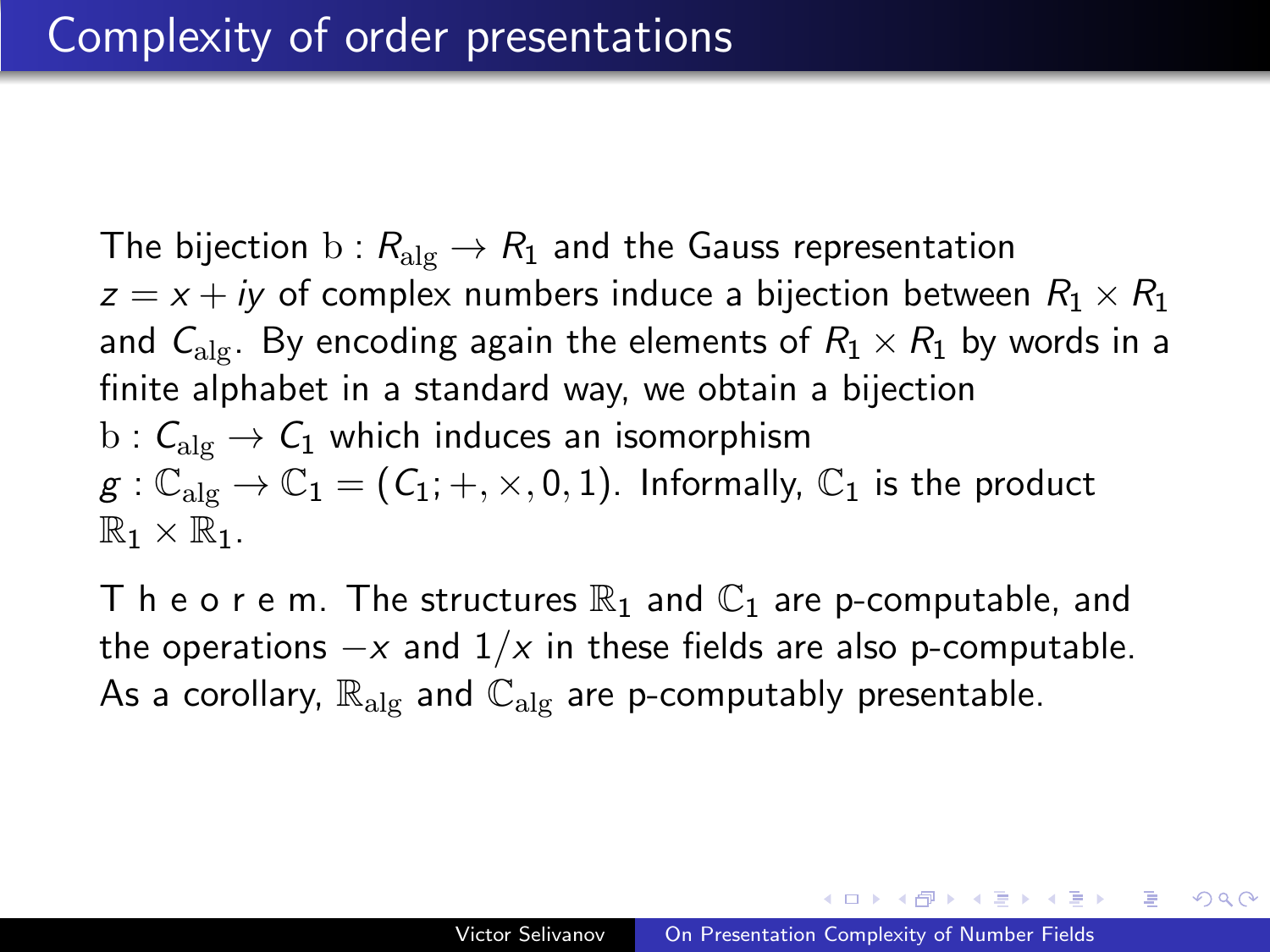Now we define other natural presentations of  $\mathbb{R}_{\mathrm{alg}}$  and  $\mathbb{C}_{\mathrm{alg}}$  known in the literature. For any polynomial  $p \in \mathbb{Q}[x]$  of degree  $\geq 1$ without multiple roots, let  $\rho'(x), \rho''(x), \ldots, \rho^{(n-1)}(x)$  be the sequence of its derivative polynomials. For any  $x \in \mathbb{R}$ , let  $\bar{\varepsilon}_{\rho}(\mathsf{x})=(\varepsilon_1(\mathsf{x}),\ldots,\varepsilon_{n-1}(\mathsf{x}))$  where  $\varepsilon_i(\mathsf{x})=1,0,-1$  iff  $\rho^{(i)}(\mathsf{x})$  is resp. positive, zero, or negative. It is known that  $\bar{\varepsilon}_p(\alpha) \neq \bar{\varepsilon}_p(\beta)$ whenever  $\alpha$  and  $\beta$  are distinct roots of  $p(x)$ . Associate with any  $\alpha\in R_\text{alg}$  the unique pair  $(\pmb{\rho}_\alpha, \bar{\varepsilon}_{\pmb{\rho}_\alpha}(\alpha))$ , and let  $R_2$  be the set of codes of such pairs in a natural word encoding based on the above-mentioned encoding of rational polynomials and a natural encoding of sequences of 1, 0, -1. Let  $\mathbb{R}_2 = (R_2; \langle , +, \times, 0, 1)$  be the isomorphic copy of  $\mathbb{R}_{\text{alg}}$  induced by the bijection  $\alpha \mapsto (\pmb{\rho}_\alpha, \bar{\varepsilon}_{\pmb{\rho}_\alpha}(\alpha))$ . We call the presentation  $\mathbb{R}_2$  of  $\mathbb{R}_{\text{alg}}$  *sign* presentation.

**≮ロト (何) (日) (日)**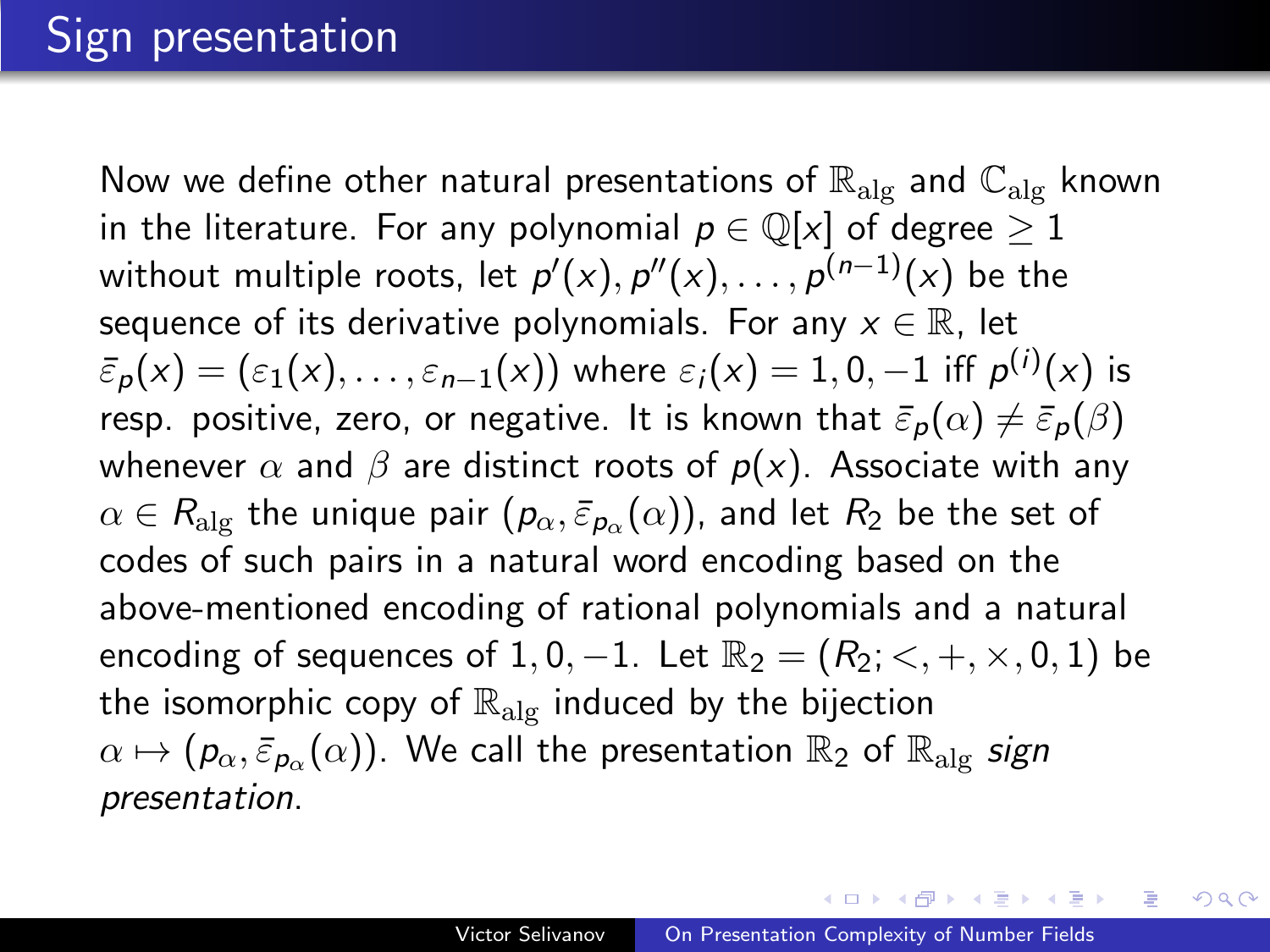We can also code a real  $\alpha \in \mathbb{R}_{\text{alg}}$  by a pair  $(p(x), I)$ , where  $p(x) \in \mathbb{Q}[x] \setminus \{0\}, p(\alpha) = 0$ , and  $I = (a, b]$  is an isolating rational interval for  $\alpha$  including  $\alpha$  and no other roots of  $p(x)$ . Call two pairs equivalent,  $(p_1(x), l_1) \sim (p_2(x), l_2)$ , if they encode the same real. Let

 $A_3 = \{b(p(x)) * b(a) * b(b) \mid p(x) \in \mathbb{Q}[x], a, b \in \mathbb{Q} \text{ and }$  $(p(x), I = (a, b])$  encodes some  $\alpha \in \mathbb{R}$ , let  $E_3 \subseteq A_3 \times A_3$  be the relation corresponding to the equivalence of pairs, and let  $R_3 = A_3/E_3$  be the corresponding quotient-set. Let  $\mathbb{R}_3 = (R_3; \langle , +, \times, 0, 1)$  be the corresponding isomorphic copy of  $\mathbb{R}_{\text{alo}}$ .

We call this presentation of  $\mathbb{R}_{\text{alg}}$  the *interval presentation*.

K 何 ▶ K ヨ ▶ K ヨ ▶ ...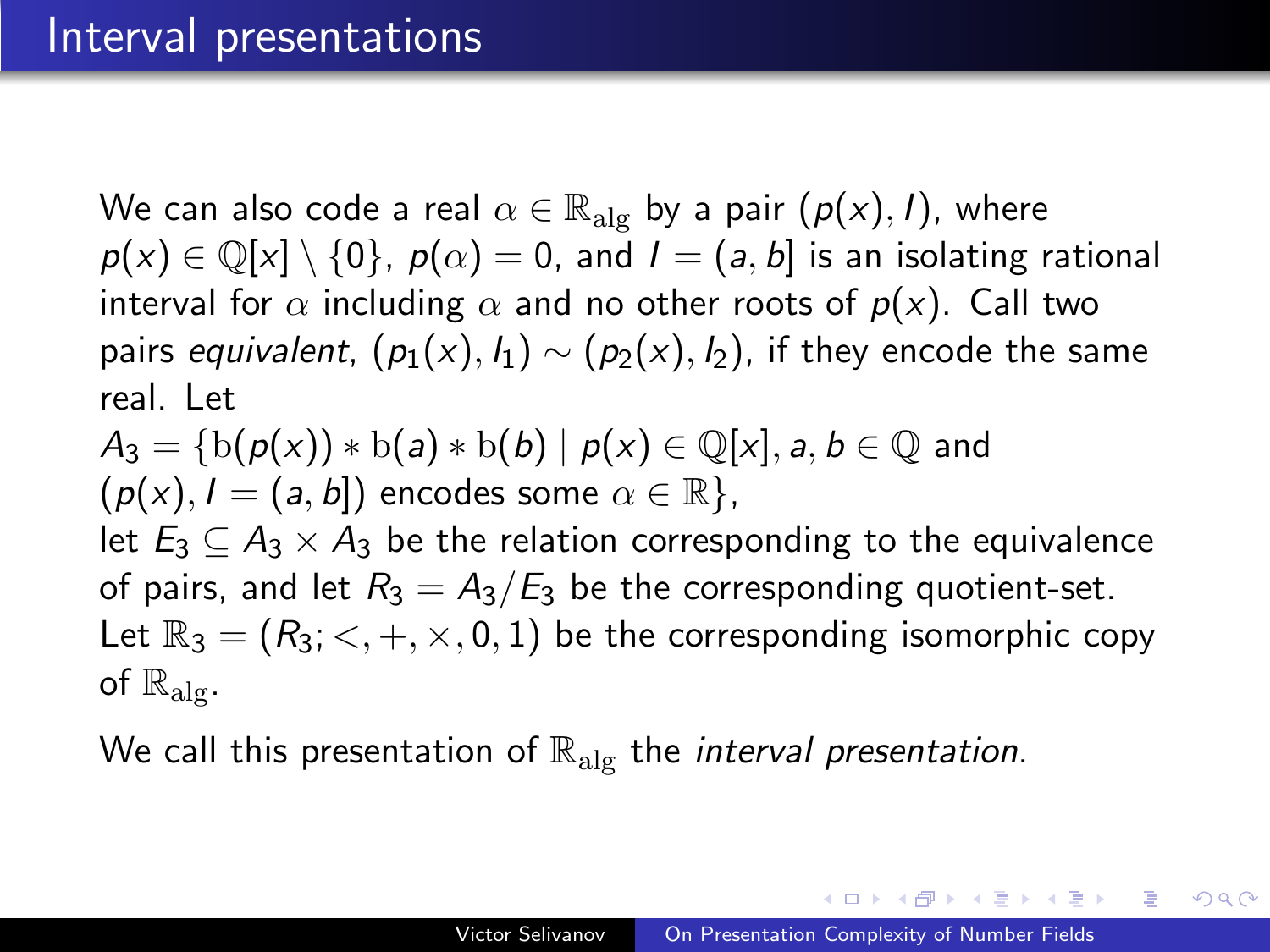A similar interval presentation of  $\mathbb{C}_{\text{alg}}$  is also known in the literature. We say that a triple  $(p, I, K)$ , where p is a polynomial and I, K are rational intervals as above, defines the number  $z \in \mathbb{C}$ if z is the unique root of p in the rectangle  $I + iK$ . Let C be the set of codes of such triples  $(p, I, K)$  in a natural encoding,  $\gamma$  :  $C \rightarrow C_{\text{alg}}$  be the surjection defined similarly to the previous paragraph (of course,  $\gamma$  is not a bijection), and E be the corresponding equivalence relation on C. Then we have a presentation of  $\mathbb{C}_{\text{alg}}$  as a quotient-structure  $\mathbb{C}_2 = (C/E; +, \times, 0, 1).$ 

T h e o r e m. The quotient-structures  $\mathbb{R}_2$ ,  $\mathbb{R}_3$  are p-computably isomorphic to  $\mathbb{R}_1$  and are therefore p-computable. The quotient-structure  $\mathbb{C}_2$  is p-computably isomorphic to  $\mathbb{C}_1$  and is therefore p-computable.

**≮ロト (何) (日) (日)** 

 $QQ$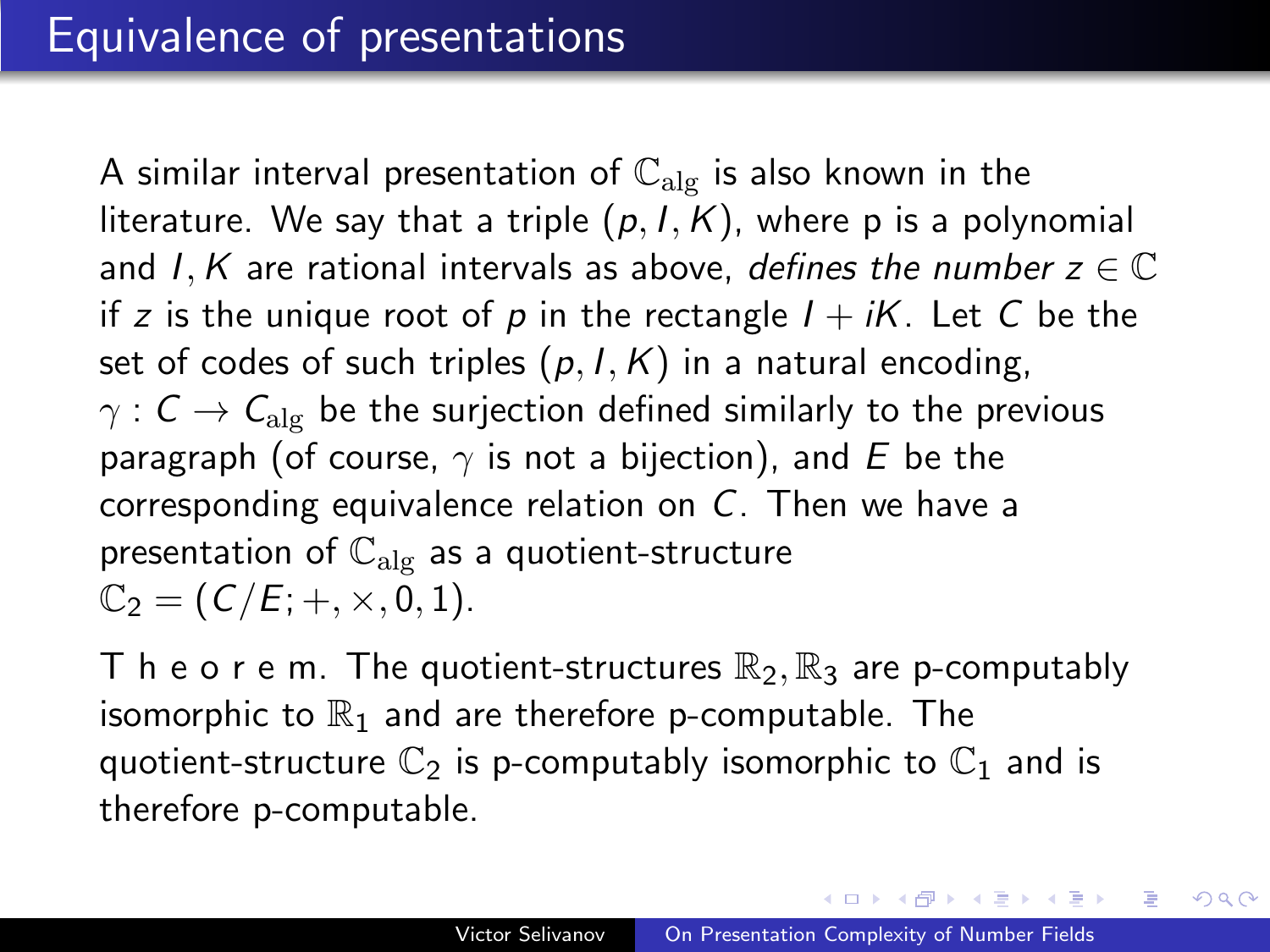T h e o r e m. There exists an algorithm which, given  $k \geq 1$ ,  $\alpha_1, \ldots, \alpha_k \in C_{\text{alg}}$  and  $t(x_1, \ldots, x_k) \in \mathbb{Q}[x_1, \ldots, x_k]$ , finds  $\beta = t(\alpha_1, \ldots, \alpha_k) \in C_{\text{alg}}$ . Let  $n_i = \deg[\alpha_i]$  for each  $i \leq k$ , and let  $n = \max_{i \leq k} \{n_i\}$ . Then the working time of the algorithm is bounded by  $(n_1 n_2 \cdots n_k)^c L^d$ , or  $n^{ck} L^d$ , where c, d are some constants and L is the input length. In particular, for a fixed  $k$  we get a p-computable function that evaluates polynomials from  $\mathbb{Q}[x_1, \ldots, x_k]$ . Also,  $deg[\beta] \leqslant \prod deg[\alpha_i].$  $i< k$ 

It might be shown that the algorithm of this theorem cannot work in polynomial time uniformly on  $k$  even when evaluating the polynomials  $x_1 + \cdots + x_k$ .

イ押 トイヨ トイヨ トー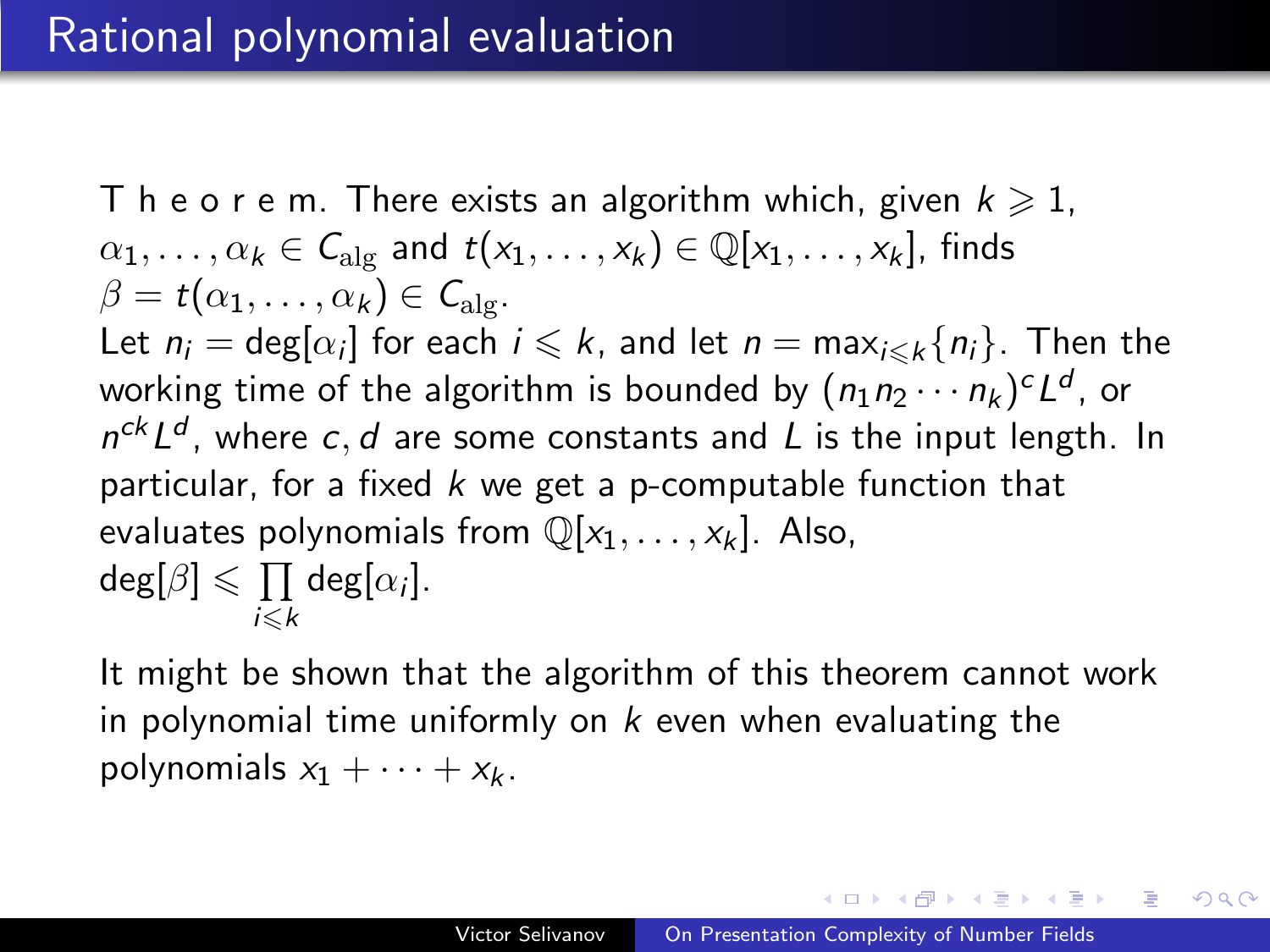### Computing the roots of algebraic polynomials

We consider equations of the form

$$
t_{e}(\alpha_1,\ldots,\alpha_k)x^{e}+\ldots+t_1(\alpha_1,\ldots,\alpha_k)x+t_0(\alpha_1,\ldots,\alpha_k)=0, (3)
$$

where  $\alpha_1, \ldots, \alpha_k \in C_{\text{alg}}$  and  $t_i(\bar{x}) \in \mathbb{Q}[x_1, \ldots, x_k]$ . The problem is to find a list of (codes of) all roots from given  $b(\alpha_1) & \cdots & b(\alpha_k)$ and  $b(t_0(\bar{x})) \& \cdots \& b(t_{\epsilon}(\bar{x}))$ . The form (1) is convenient since our algorithm remains polynomial for fixed  $k$  even if  $e$  grows.

T h e o r e m. There exists an algorithm which, given  $k \geq 1$ .  $\alpha_1, \ldots, \alpha_k \in C_{\text{alg}}$  and polynomials  $t_0(\bar{x}), \ldots, t_e(\bar{x}) \in \mathbb{Q}[x_1, \ldots, x_k],$ finds a list  $\beta_1, \ldots, \beta_g \in C_{\text{alg}}$  of all complex roots of (1). The working time of the algorithm is estimated as  $(n_1 n_2 \cdots n_k)^c L^d$ , or  $n^{ck} L^d$ , where c, d are constant. In particular, if k is fixed or  $n = 1$ , we get a p-time algorithm for root-finding. Furthermore,  $\deg[\beta_j] \leqslant e \prod_{i \leqslant k} \deg[\alpha_i]$  for  $j \leqslant g$ .

イロメ イタメ イモメ イモメー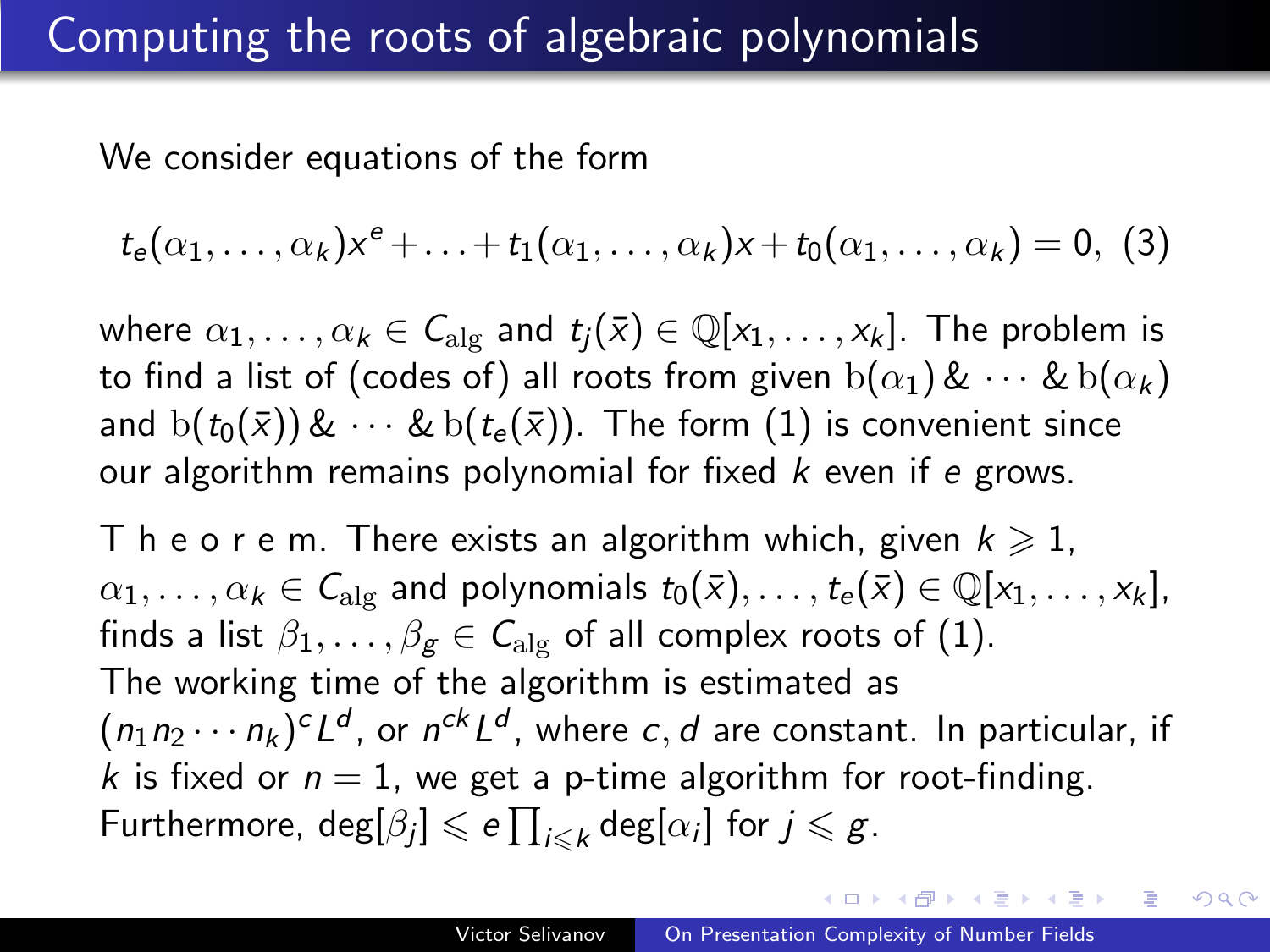In a recent joint work with Svetlana Selivanova we investigated complexity bounds for computing the solution operator of the Cauchy problem (1).

In this investigation we rely not on computable analysis, but rather on the ideas of guaranteed precision. From several approaches to measure the complexity of computation, we choose the classical computational complexity often referred to as bit complexity.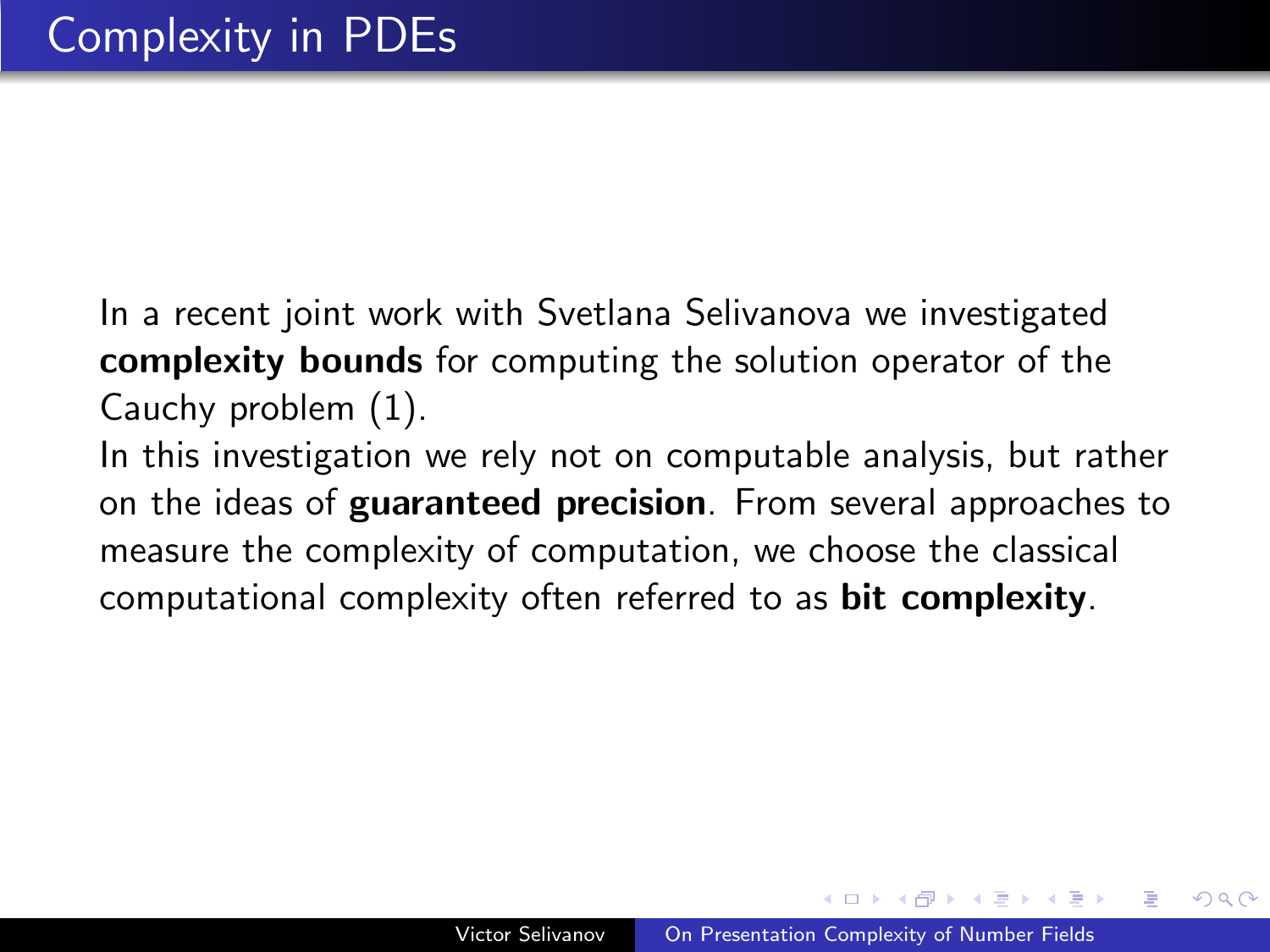**Informally**: 1) from given  $A, B_1, \ldots, B_m, \varphi, f$  and precision  $\varepsilon = \frac{1}{a}$ a (where  $a$  is a positive integer), find approximation to  $H$  (domain of existence and uniqueness) and u (the precise solution of the Cauchy problem (1)).

2) Estimate the computation time needed to achieve the prescribed precision.

From various possible specifications of input data and parameters we stick to the following particular case:

 $f = 0$ : A,  $B_i$  ( $i = 1, 2, ..., m$ ) are rational (or real algebraic)  $n \times n$ matrices such that  $A = A^* > 0$ ,  $B_i = B_i^*$ ,  $\varphi_i$  ( $j = 1, 2, \ldots, n$ ) are rational polynomials.

The matrices and polynomials are encoded in a standard way by binary words.

メラト メミトメミト

 $QQ$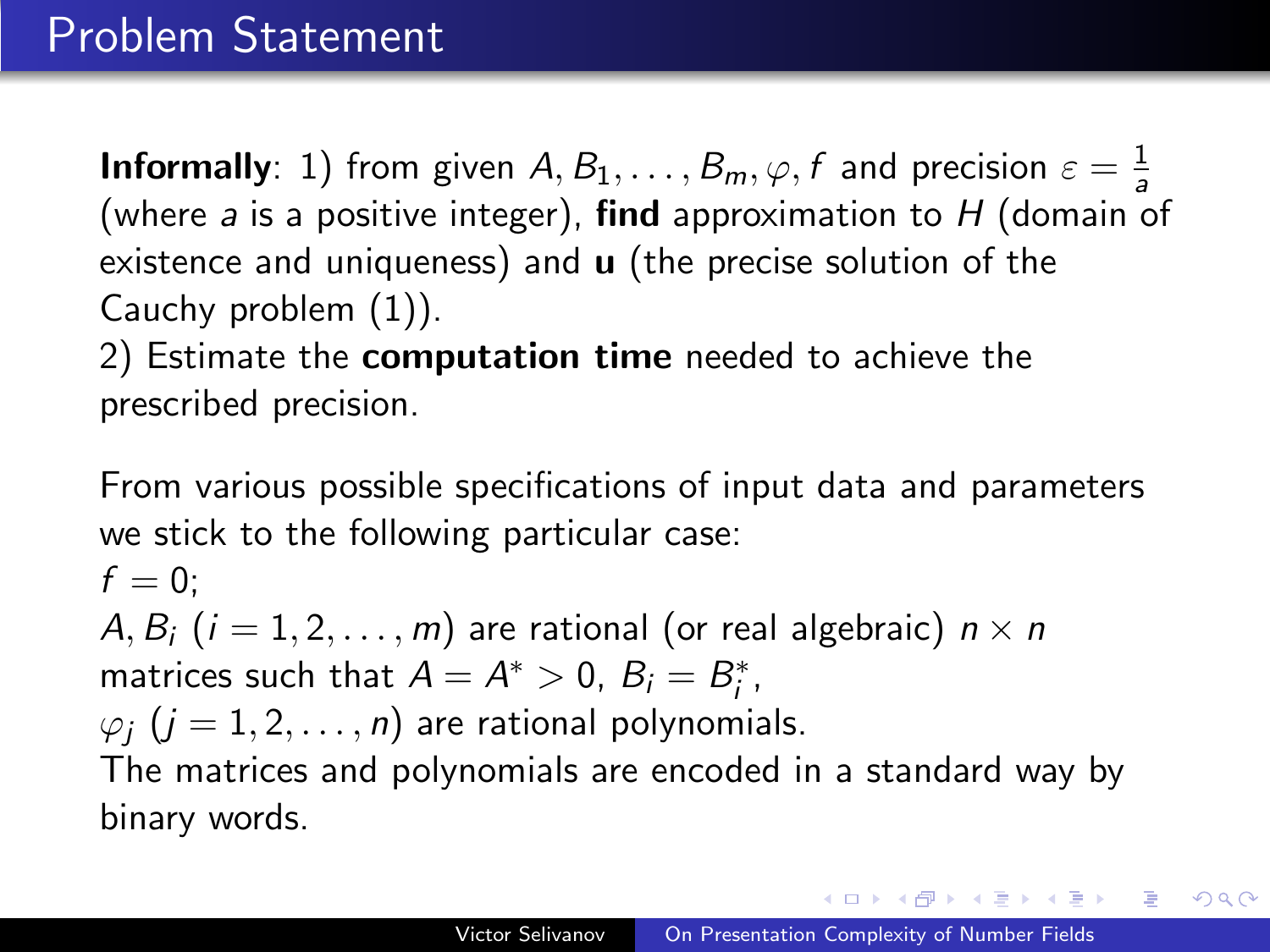Now we state a guaranteed-precision version of a restricted Cauchy problem.

Let  $m, n > 2$  be fixed positive integers. We search for an algorithm (and its complexity estimation) which, for any given matrices  $A, B_1, \ldots, B_m \in M_n(\mathbb{Q})$ , polynomials  $\varphi_1, \ldots, \varphi_n \in \mathbb{Q}[x_1, \ldots, x_m],$ and precision  $a > 1$  computes a rational  $T > 0$  s.th.  $H \subseteq [0, T] \times Q$ , a spatial rational grid step h dividing 1, a time grid step  $\tau$  dividing  $\tau$  and a rational  $h, \tau$ -grid function  $v : G \to \mathbb{Q}^n$ such that  $||\mathbf{u}-\tilde{v}|_H||_{\mathit{sL}_2}<\varepsilon$  where  $\varepsilon=\frac{1}{\mathit{a}}$  $\frac{1}{a}$  and  $\tilde{v}$  is the multilinear interpolation of v. We abbreviate this problem as  $CP(m, n, \mathbb{Q}, \mathbb{Q})$ .

桐 レコ ヨ レコ ヨ レー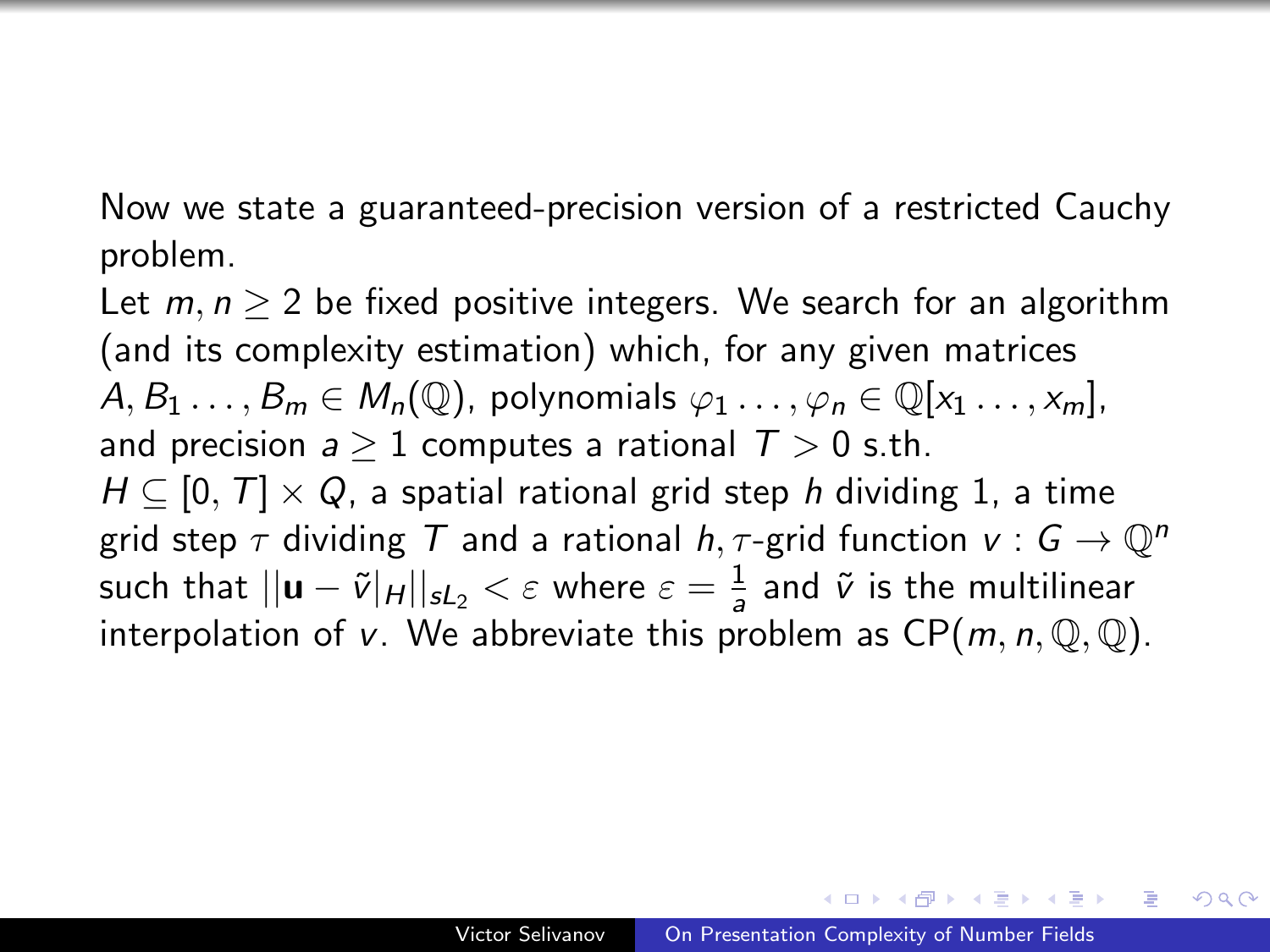The set H is known to be a nonempty intersection of

$$
t \geq 0, \; x_i - \lambda_{\max}^{(i)} t \geq 0, \; x_i - 1 - \lambda_{\min}^{(i)} t \leq 0, \; (i = 1, \ldots, m)
$$

of  $\mathbb{R}^{m+1}$ , where  $\{\lambda_k^{(i)}\}$  $\binom{f}{k}$  are the eigenvalues of  $A^{-1}B_i$ . Assume  $\lambda_{\min}^{(i)} < 0 < \lambda_{\max}^{(i)}$  for all  $i = 1, \ldots, m$ .

T h e o r e m. Let  $m, n > 2$  be any fixed integers. There is a polynomial time algorithm which for any given  $A, B_1 \ldots, B_m \in M_n(\mathbb{A})$  finds the vector  $(\lambda_{\max}^{(1)},\ldots,\lambda_{\max}^{(m)},\lambda_{\min}^{(1)},\ldots,\lambda_{\min}^{(m)})$  and checks the condition  $\lambda_{\min}^{(i)} < 0 < \lambda_{\max}^{(i)}$  for all  $i=1,\ldots,m.$  Thus, the algorithm finds the domain  $H$  satisfying the condition above, or reports on the absence of such a domain.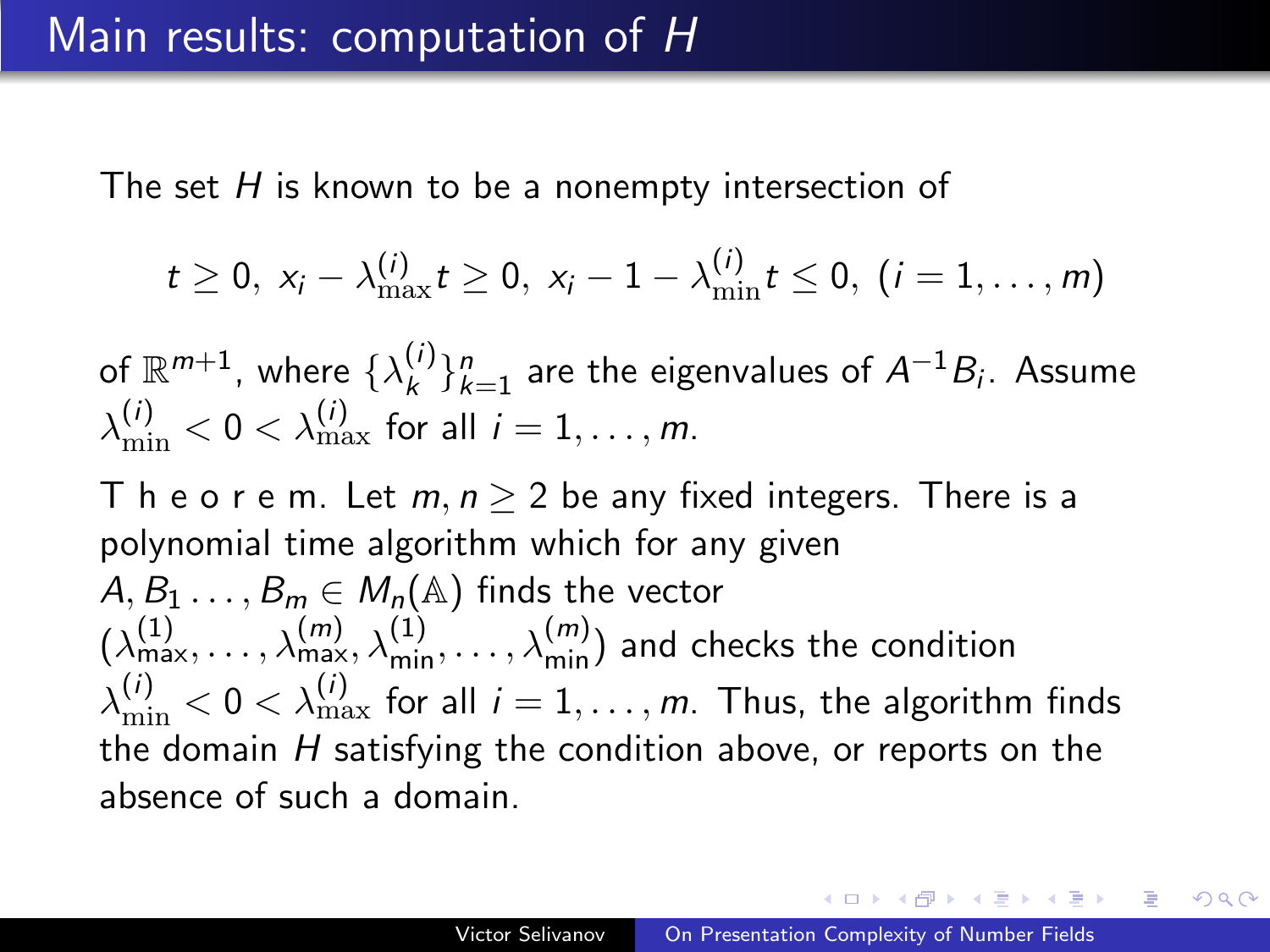- T h e o r e m. For any fixed  $m, n \geq 2$  the problem  $\mathsf{CP}(m, n, \mathbb{A}, \mathbb{Q})$ is solvable in EXPTIME.
- Remark: increasing any of the parameters  $m$ ,  $n$  makes the computation time double exponential.

 $\Omega$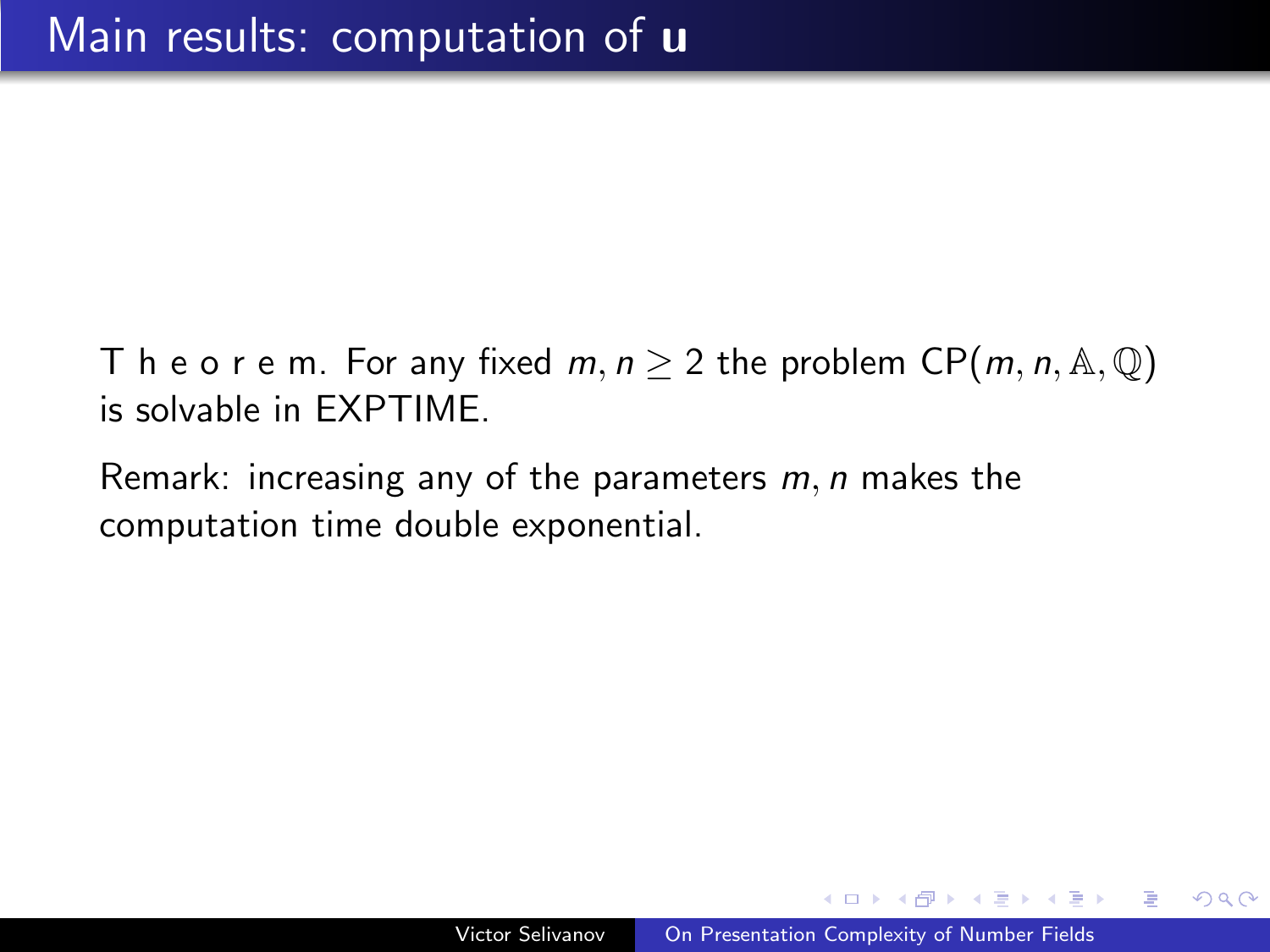# Hints to the proof

• The proof heavily relies on: - the Godunov's difference scheme and deep results on its convergence (due to Godunov and his co-authors);

-proofs of the existence and uniqueness theorems for (1); -properties of multilinear interpolations.

• The proof heavily relies on deep results of computer algebra for polynomial arithmetic and computations in the fields of algebraic reals due to Loos, Collins, Grigoriev etc. and those recently considered by Alaev and Selivanov.

• The proof essentially uses polynomial-time computability (in some fields of algebraic reals) of finding eigenvectors of matrix pencils (recall that this problem is not computable in the field of reals). In particular, this is crucial for finding in polynomial time steps  $h, \tau$  guaranteeing the stability of the Godunov's scheme.

• Our proof is a mix of methods typical for symbolic and numerical computations.

イ何 トイヨ トイヨト

 $QQ$